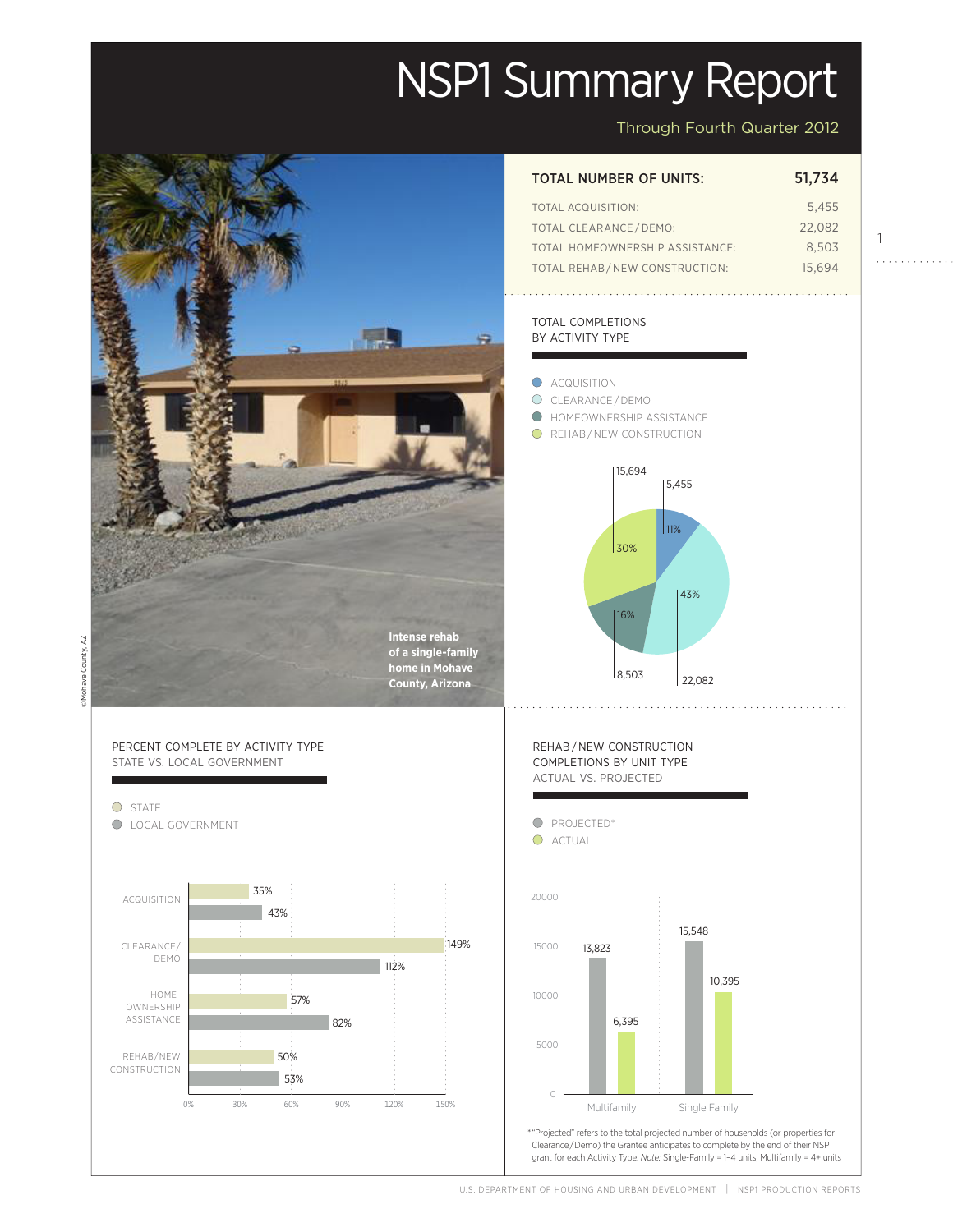57%

## STATE VS. LOCAL COMPLETIONS ACTUAL VS. PROJECTED



0

COMPLETED UNITS BY ACTIVITY TYPE AND NATIONAL OBJECTIVES

| GRANTEE                    | <b>ACQUISITION</b> | CLEARANCE/<br>DEMO | HOME-<br>OWNERSHIP<br>ASSISTANCE | REHAB/<br>NEW<br>CONSTRUCTION | TOTAL          |
|----------------------------|--------------------|--------------------|----------------------------------|-------------------------------|----------------|
| Adams County, CO           | 13                 |                    | 3                                | $\Omega$                      | 16             |
| <b>LH25</b><br><b>LMMI</b> | 5                  |                    |                                  |                               | 5              |
|                            | 8                  |                    | $\overline{3}$                   | $\circ$                       | 11             |
| Akron, OH                  | $\Omega$           | 218                |                                  | 17                            | 235            |
| <b>LH25</b>                | $\Omega$           | 22                 |                                  | 6                             | 28             |
| <b>LMMI</b>                | $\Omega$           | 196                |                                  | 11                            | 207            |
| Alameda County, CA         | 28                 |                    |                                  |                               | 28             |
| <b>LH25</b>                | 16                 |                    |                                  |                               | 16             |
| <b>LMMI</b>                | 12                 |                    |                                  |                               | 12             |
| Alaska State Program       | 37                 | 2                  | $\mathbf 0$                      | 91                            | 130            |
| <b>LH25</b>                | 5                  |                    | $\overline{0}$                   | 20                            | 25             |
| <b>LMMI</b>                | 32                 | $\overline{2}$     | $\overline{0}$                   | 71                            | 105            |
| Allegheny County, PA       |                    | 170                |                                  | 35                            | 205            |
| <b>LH25</b>                |                    |                    |                                  | 12                            | 12             |
| <b>LMMI</b>                |                    | 170                |                                  | 23                            | 193            |
| Allentown, PA              | 0                  | 4                  |                                  | 3                             | 7              |
| <b>LH25</b>                | $\circ$            |                    |                                  | $\overline{3}$                | 3              |
| <b>LMMI</b>                | $\Omega$           | $\overline{4}$     |                                  | $\Omega$                      | $\overline{4}$ |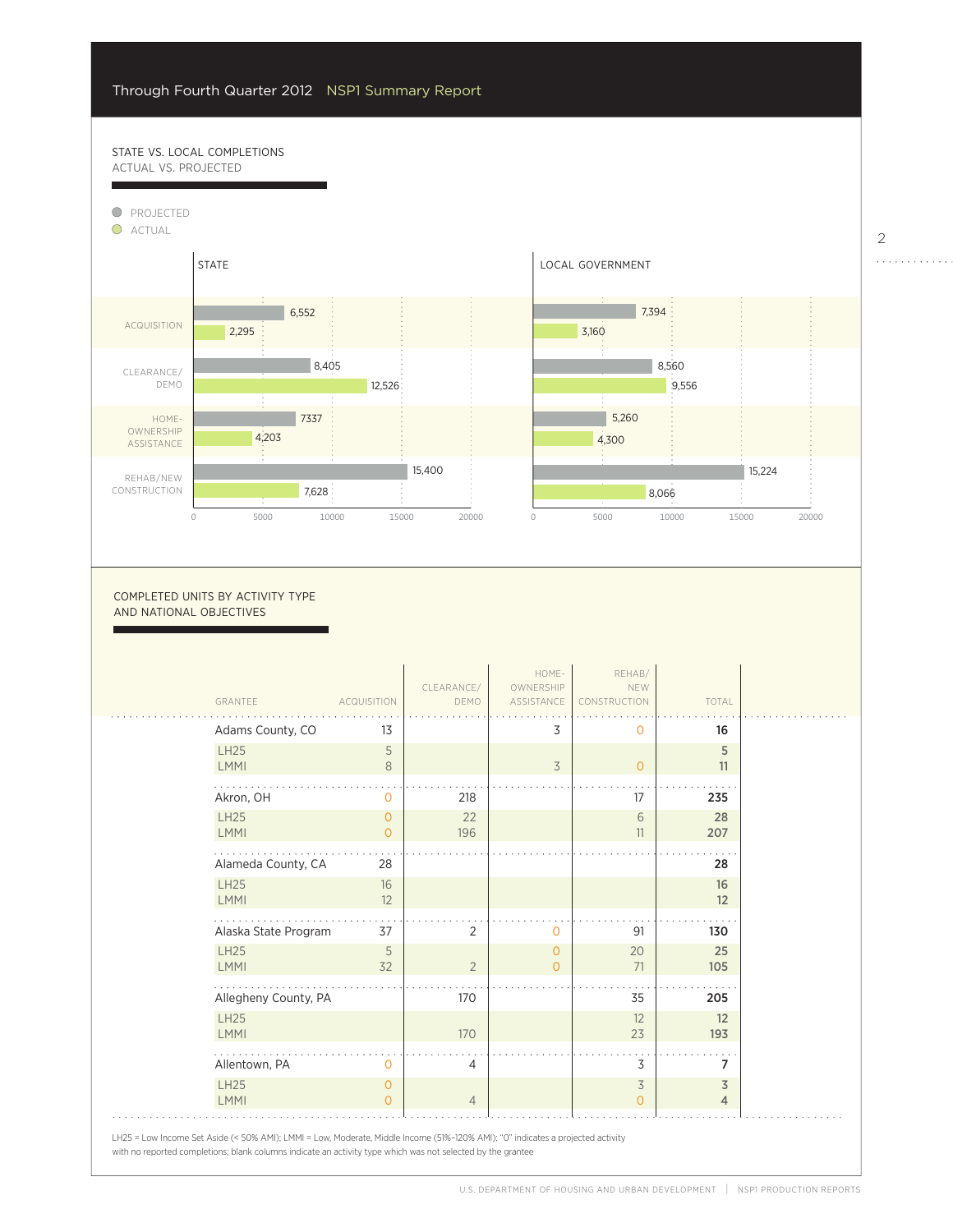$\sim$  .

| American Samoa                                                 |                                       | 1                                |                           |                           | $\overline{2}$                         |
|----------------------------------------------------------------|---------------------------------------|----------------------------------|---------------------------|---------------------------|----------------------------------------|
| LH25<br>LMMI                                                   |                                       | $\mathbf{1}$                     |                           | $\mathbf{1}$              | $\mathbf{1}$<br>$\mathbf{1}$           |
| Anaheim, CA                                                    | 0                                     |                                  | 17                        | 0                         | 17                                     |
| LH25<br>LMMI                                                   | $\mathsf{O}\xspace$                   |                                  | 17                        | $\mathsf{O}\xspace$       | $\pmb{\mathsf{O}}$<br>17               |
| Anderson, IN                                                   | $\mathbf 0$                           | 84                               |                           | 31                        | 115                                    |
| LH25<br><b>LMMI</b>                                            | $\overline{0}$<br>$\mathsf{O}\xspace$ | 84                               |                           | 24<br>7                   | 24<br>91                               |
| Anoka County, MN                                               | 3                                     | 5                                | $\overline{2}$            | 18                        | 28                                     |
| LH25<br><b>LMMI</b>                                            | $\mathsf{O}\xspace$<br>$\overline{3}$ | 5                                | $\overline{2}$            | $\,8\,$<br>10             | $\, 8$<br>20                           |
| Antioch, CA                                                    |                                       |                                  |                           | 12                        | 12                                     |
| LH25<br><b>LMMI</b>                                            |                                       |                                  |                           | 5<br>$\overline{7}$       | $\mathsf S$<br>$\overline{7}$          |
| Apple Valley, CA                                               | $\mathsf{O}\xspace$                   |                                  | 29                        |                           | . .<br>29                              |
| LH25<br>LMMI                                                   | $\overline{0}$                        |                                  | $\mathsf{O}\xspace$<br>29 |                           | $\mathbf 0$<br>29                      |
| Arizona State Program                                          | 0                                     |                                  | 905                       | 89                        | 994                                    |
| LH25<br><b>LMMI</b>                                            | $\mathbf{O}$                          |                                  | 46<br>859                 | 89                        | 135<br>859                             |
| Arlington, TX                                                  | 7                                     | 0                                | 25                        |                           | 32                                     |
| LH25<br><b>LMMI</b>                                            | $\mathsf{O}\xspace$<br>$\overline{7}$ | $\overline{O}$<br>$\overline{O}$ | $\overline{7}$<br>18      |                           | $\boldsymbol{7}$<br>25                 |
| Atlanta, GA                                                    | 4                                     | 16                               | 2                         | 120                       | 142                                    |
| <b>LH25</b><br><b>LMMI</b>                                     | $\sqrt{4}$<br>$\mathbf{O}$            | 16                               | $\sqrt{2}$                | 68<br>52                  | 72<br>70                               |
| Augusta, GA                                                    | 1                                     |                                  | 0                         | 12                        | 13                                     |
| LH25<br>$\mathsf{LMMI}$                                        |                                       |                                  | $\mathsf{O}\xspace$       | $\mathsf{O}\xspace$<br>12 | $\pmb{\mathsf{O}}$<br>13               |
| Aurora, CO                                                     | 56                                    |                                  | $\mathsf O$               | 12                        | 68                                     |
| <b>LH25</b><br><b>LMMI</b>                                     | 34<br>22                              |                                  | $\overline{0}$            | 12<br>$\mathsf{O}\xspace$ | 46<br>22                               |
| $\mathbb{R}^2$ , $\mathbb{R}^2$ , $\mathbb{R}^2$<br>Aurora, IL | $\frac{1}{7}$                         |                                  | . .<br>$\overline{2}$     |                           | $\ddot{\phantom{1}}$ .<br>9            |
| LH25<br><b>LMMI</b>                                            | $\overline{3}$<br>$\overline{4}$      |                                  | $\overline{2}$            |                           | $\overline{\mathsf{3}}$<br>$\,$ 6 $\,$ |

LH25 = Low Income Set Aside (< 50% AMI); LMMI = Low, Moderate, Middle Income (51%–120% AMI); "0" indicates a projected activity with no reported completions; blank columns indicate an activity type which was not selected by the grantee

3

. . . . . . . . . . . .

 $1.1.1.1.1.1.1.1$ 

 $\alpha$  ,  $\beta$  ,  $\beta$  ,  $\beta$  ,  $\beta$  ,  $\beta$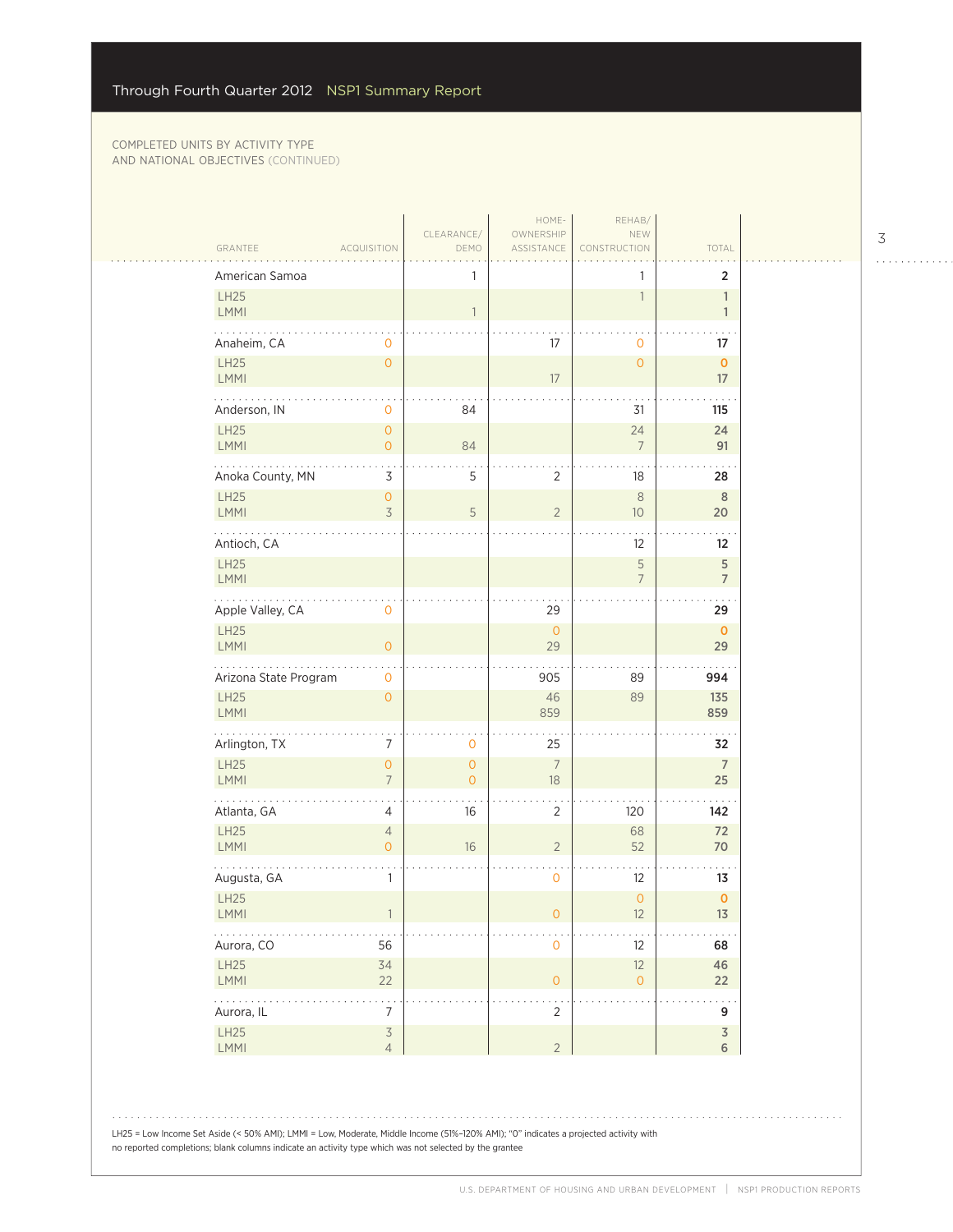| GRANTEE                    | <b>ACQUISITION</b>               | CLEARANCE/<br>DEMO | HOME-<br>OWNERSHIP<br>ASSISTANCE | REHAB/<br>NEW<br>CONSTRUCTION              | TOTAL                              |
|----------------------------|----------------------------------|--------------------|----------------------------------|--------------------------------------------|------------------------------------|
| Avondale City, AZ          |                                  | 4                  | 46                               | 0                                          | 50                                 |
| LH25<br>LMMI               |                                  | $\overline{4}$     | $\,8\,$<br>38                    | $\circ$                                    | $8\phantom{1}$<br>42               |
| Babylon Township, NY       |                                  |                    |                                  | 5                                          | 5                                  |
| LH25<br>LMMI               |                                  |                    |                                  | $\overline{4}$<br>$\overline{\phantom{a}}$ | 4<br>$\mathbf{1}$                  |
| .<br>Bakersfield, CA       | 19                               |                    | 77                               | 71                                         | 167                                |
| LH25<br><b>LMMI</b>        | 19                               |                    | $77$                             | 71                                         | 19<br>148                          |
| Baltimore County, MD       | 27                               |                    | 34                               | 33                                         | 94                                 |
| <b>LH25</b><br><b>LMMI</b> | 27                               |                    | 34                               | $\overline{4}$<br>29                       | $\overline{4}$<br>90               |
| Baltimore, MD              |                                  |                    |                                  | 70                                         | 70                                 |
| LH25<br>LMMI               |                                  |                    |                                  | 46<br>24                                   | 46<br>24                           |
| Baton Rouge, LA            |                                  |                    |                                  | 12                                         | 12                                 |
| <b>LH25</b>                |                                  |                    |                                  | 12                                         | 12                                 |
| Bergen County, NJ          | 8                                |                    | 3                                | 4                                          | 15                                 |
| LH25<br><b>LMMI</b>        | $\,8\,$                          |                    | 3                                | $\overline{4}$                             | 12<br>$\overline{\mathsf{3}}$      |
| Birmingham, AL             | $\mathbf 0$                      |                    |                                  | 21                                         | 21                                 |
| LH25<br><b>LMMI</b>        | $\overline{O}$<br>$\overline{O}$ |                    |                                  | $\overline{7}$<br>14                       | $\overline{7}$<br>14               |
| Boston, MA                 | 6                                |                    | 8                                | 9                                          | 23                                 |
| LH25<br>LMMI               | $\mathfrak{Z}$<br>3              |                    | $\,8\,$                          | $\overline{4}$<br>5                        | $\overline{7}$<br>16               |
| Boynton Beach, FL          | 12                               |                    |                                  |                                            | $12 \overline{ }$                  |
| LH25<br><b>LMMI</b>        | $\mathsf 9$<br>3                 |                    |                                  |                                            | $\boldsymbol{9}$<br>$\overline{3}$ |
| .<br>Brevard County, FL    | 11                               | $\mathsf 3$        |                                  | .<br>39                                    | $\sim$ $\sim$ $\sim$<br>53         |
| LH25<br>LMMI               | $\mathsf S$<br>$\sqrt{6}$        | $\overline{3}$     |                                  | $\mathsf{9}$<br>30                         | 14<br>39                           |
| .<br>Brockton, MA          | 1                                |                    | 8                                | 6                                          | 15                                 |
| LH25<br>LMMI               | $\overline{O}$<br>$\mathbf{1}$   |                    | $\,8\,$                          | $\overline{4}$<br>$\overline{2}$           | $\overline{4}$<br>11               |

LH25 = Low Income Set Aside (< 50% AMI); LMMI = Low, Moderate, Middle Income (51%–120% AMI); "0" indicates a projected activity with no reported completions; blank columns indicate an activity type which was not selected by the grantee

4

 $\begin{array}{cccccccccccccc} . & . & . & . & . & . & . & . & . & . & . & . & . \end{array}$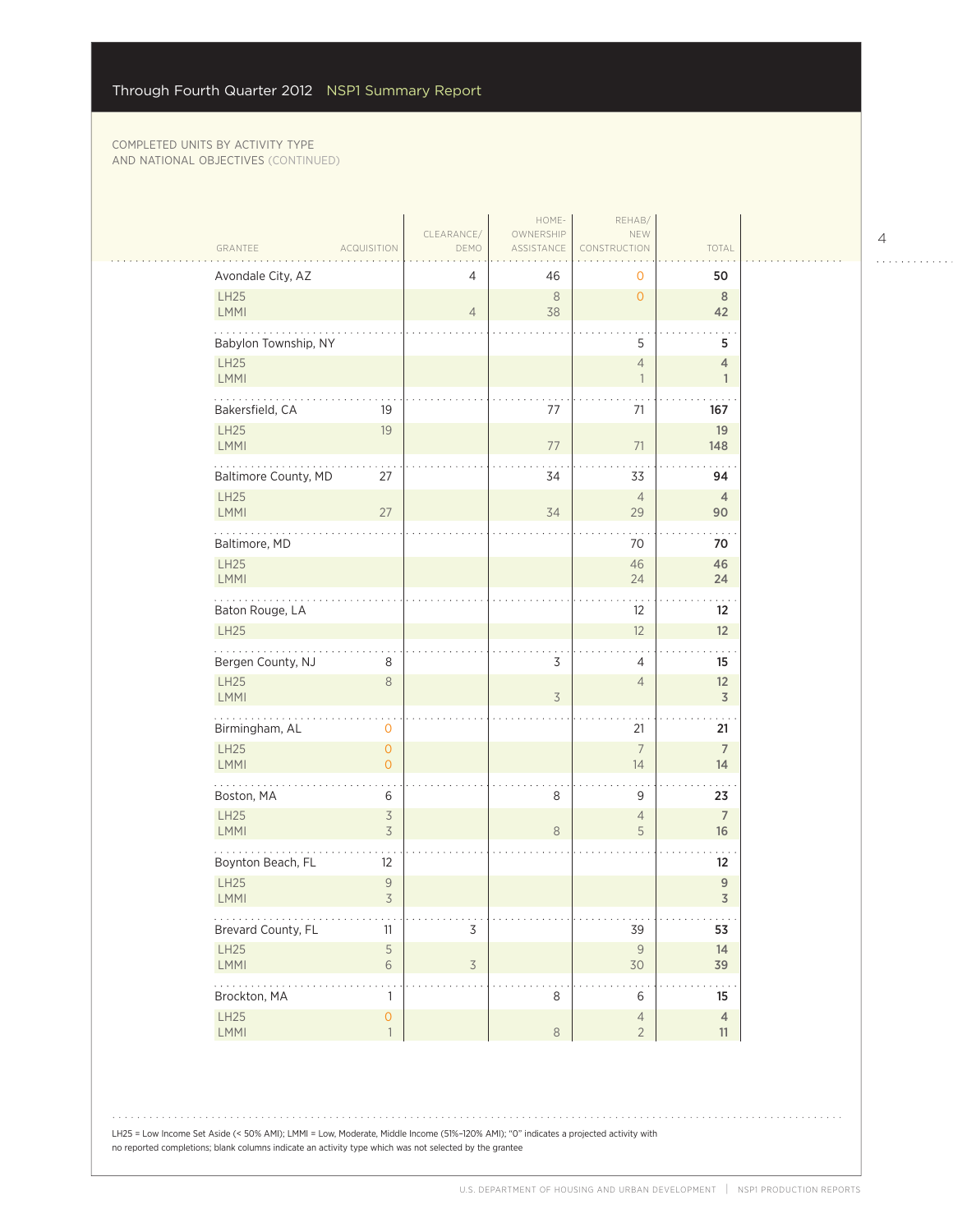|                         |                                            |                    | HOME-                   | REHAB/                                     |                               |
|-------------------------|--------------------------------------------|--------------------|-------------------------|--------------------------------------------|-------------------------------|
| GRANTEE                 | <b>ACQUISITION</b>                         | CLEARANCE/<br>DEMO | OWNERSHIP<br>ASSISTANCE | NEW<br><b>NSTRUCTION</b>                   | TOTAL                         |
| Broward County, FL      | 0                                          | 5                  | 22                      | 113                                        | 140                           |
| LH25                    | $\overline{0}$                             |                    |                         | 51                                         | 51                            |
| LMMI                    | $\overline{0}$                             | 5                  | 22                      | 62                                         | 89                            |
| Butler County, OH       |                                            | 29                 |                         | 6                                          | 35                            |
| LH25<br>LMMI            |                                            | 29                 |                         | $\overline{\mathcal{S}}$<br>$\overline{3}$ | $\overline{\mathsf{3}}$<br>32 |
| Canton Township, MI     | 8                                          |                    |                         |                                            | 8                             |
| LH25                    | $\overline{\phantom{a}}$                   |                    |                         |                                            | $\mathbf{1}$                  |
| LMMI                    | $\overline{7}$                             |                    |                         |                                            | $\overline{7}$                |
| Canton, OH              |                                            | $\overline{2}$     |                         | 16                                         | 18                            |
| LH25<br>LMMI            |                                            | $\overline{2}$     |                         | 10<br>6                                    | 10 <sup>°</sup><br>$\,8\,$    |
|                         |                                            |                    |                         |                                            |                               |
| Cape Coral, FL<br>LH25  | 0                                          |                    | 38                      | 37<br>$\,8\,$                              | 75<br>$\,$ 8 $\,$             |
| <b>LMMI</b>             | $\overline{0}$                             |                    | 38                      | 29                                         | 67                            |
| .<br>Chandler, AZ       | 22                                         |                    | $\overline{7}$          |                                            | 29                            |
| LH25                    | $\sqrt{6}$                                 |                    |                         |                                            | 6                             |
| LMMI                    | 16                                         |                    | $\overline{7}$          |                                            | 23                            |
| Charlotte, NC           | 0                                          |                    | 20                      | 15                                         | 35                            |
| LH25<br><b>LMMI</b>     | $\mathsf{O}\xspace$<br>$\mathsf{O}\xspace$ |                    | 20                      | 15                                         | 15<br>20                      |
| .<br>Chattanooga, TN    | 10                                         | 52                 | 4                       | 9                                          | 75                            |
| LH25                    | $10$                                       |                    |                         |                                            | 10 <sup>°</sup>               |
| <b>LMMI</b>             |                                            | 52                 | $\overline{4}$          | 9                                          | 65                            |
| Chicago, IL             |                                            | 76                 |                         | 58                                         | 134                           |
| LH25<br>LMMI            |                                            | 76                 |                         | 22<br>36                                   | 22<br>$112$                   |
|                         |                                            |                    |                         |                                            |                               |
| Chula Vista, CA<br>LH25 | 20<br>$\,8\,$                              |                    | $\overline{2}$          |                                            | 22<br>$\,8\,$                 |
| LMMI                    | 12                                         |                    | $\overline{2}$          |                                            | 14                            |
| .<br>Cicero, IL         | $\mathbf 0$                                |                    | 12                      | $\mathsf 3$                                | 15                            |
| LH25                    | $\mathsf{O}\xspace$                        |                    | $\,$ $\,$ $\,$          | $\mathsf{O}\xspace$                        | $\,$ 6 $\,$                   |
| LMMI<br>.               |                                            |                    | $\sqrt{6}$              | $\mathfrak Z$                              | 9                             |
| Cincinnati, OH          |                                            | 187                |                         | 52                                         | 239                           |
| LH25<br>LMMI            |                                            | 187                |                         | $26\,$<br>26                               | $26\,$<br>213                 |
|                         |                                            |                    |                         |                                            |                               |

LH25 = Low Income Set Aside (< 50% AMI); LMMI = Low, Moderate, Middle Income (51%–120% AMI); "0" indicates a projected activity with no reported completions; blank columns indicate an activity type which was not selected by the grantee

 $\begin{array}{cccccccccccccc} . & . & . & . & . & . & . & . & . & . & . & . & . \end{array}$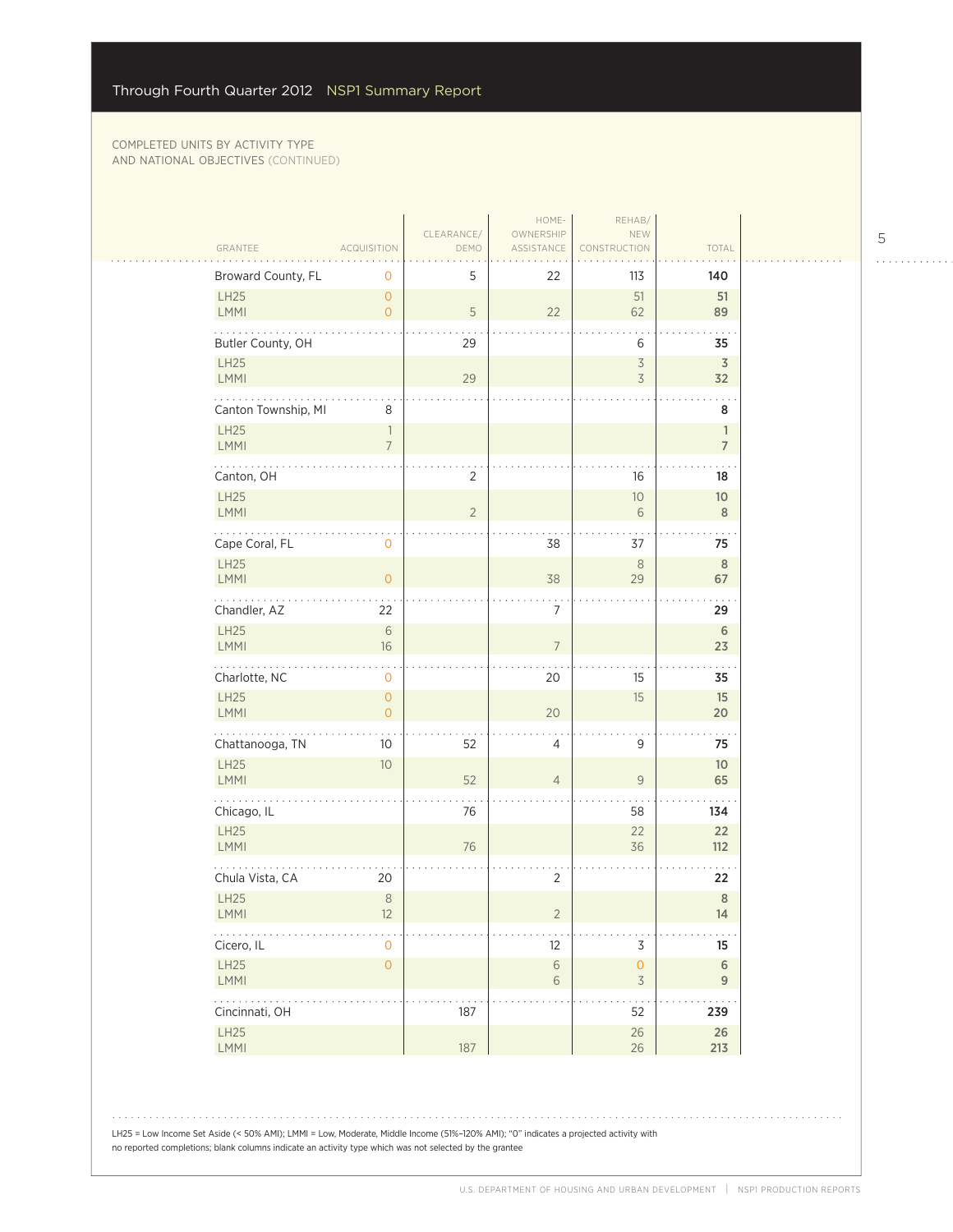| GRANTEE                        | <b>ACQUISITION</b>  | DEMO           | ASSISTANCE                     | CONSTRUCTION                               | TOTAL                          |
|--------------------------------|---------------------|----------------|--------------------------------|--------------------------------------------|--------------------------------|
| Clark County, NV               |                     |                | 13                             | 197                                        | 210                            |
| <b>LH25</b><br>LMMI            |                     |                | 13                             | 72<br>125                                  | 72<br>138                      |
| Clayton County, GA             |                     |                | 9                              | 158                                        | 167                            |
| <b>LH25</b>                    |                     |                | 1                              | 71                                         | 72                             |
| LMMI<br>للمتحدث                |                     |                | 8                              | 87                                         | 95                             |
| Cleveland, OH                  |                     | 687            |                                | 105                                        | 792                            |
| LH25<br>LMMI                   |                     | 687            |                                | 82<br>23                                   | 82<br>710                      |
| Clinton Township, MI           | 11                  | $\mathbf 0$    |                                | 12                                         | 23                             |
| <b>LH25</b><br>LMMI            | 11                  | $\overline{O}$ |                                | 12                                         | 11<br>12                       |
| Cobb County, GA                | $\mathbf 0$         |                |                                | 50                                         | 50                             |
| <b>LH25</b><br>LMMI            | $\mathbf{O}$        |                |                                | $\overline{3}$<br>47                       | $\overline{\mathsf{3}}$<br>47  |
| Collier County, FL             | 22                  | 1              |                                | 26                                         | 49                             |
| <b>LH25</b><br>LMMI            | 22                  |                |                                | 5<br>21                                    | 27<br>22                       |
| Columbus, OH                   |                     | 99             |                                | 111                                        | 210                            |
| <b>LH25</b><br>LMMI            |                     | 99             |                                | 91<br>20                                   | 91<br>119                      |
| .<br>Columbus-Muscogee, GA     | 0                   | 1              | 1                              | 3                                          | 5                              |
| <b>LH25</b><br><b>LMMI</b>     | $\circ$<br>$\Omega$ |                | $\mathbf{1}$<br>$\overline{O}$ | $\overline{\mathcal{S}}$<br>$\overline{O}$ | $\overline{4}$<br>$\mathbf{1}$ |
| Commonwealth of<br>Puerto Rico |                     |                |                                | 16                                         | 16                             |
| <b>LH25</b><br>LMMI            |                     |                |                                | 5<br>11                                    | 5<br>11                        |
| Compton, CA                    | 5                   |                |                                |                                            | 5                              |
| LH25<br>LMMI                   | $\sigma$<br>5       |                |                                |                                            | o<br>5                         |
| .<br>Connecticut State Program | 51                  | 1              | 12                             | 7                                          | 71                             |
| LH25<br>LMMI                   | 26<br>25            | $\mathbf{1}$   | 12                             | 5<br>$\overline{2}$                        | 31<br>40                       |
| Contra Costa County, CA        |                     |                | 17                             | 23                                         | 40                             |
| <b>LH25</b><br>LMMI            |                     |                | 17                             | $\mathsf{9}$<br>14                         | $\overline{9}$<br>31           |

6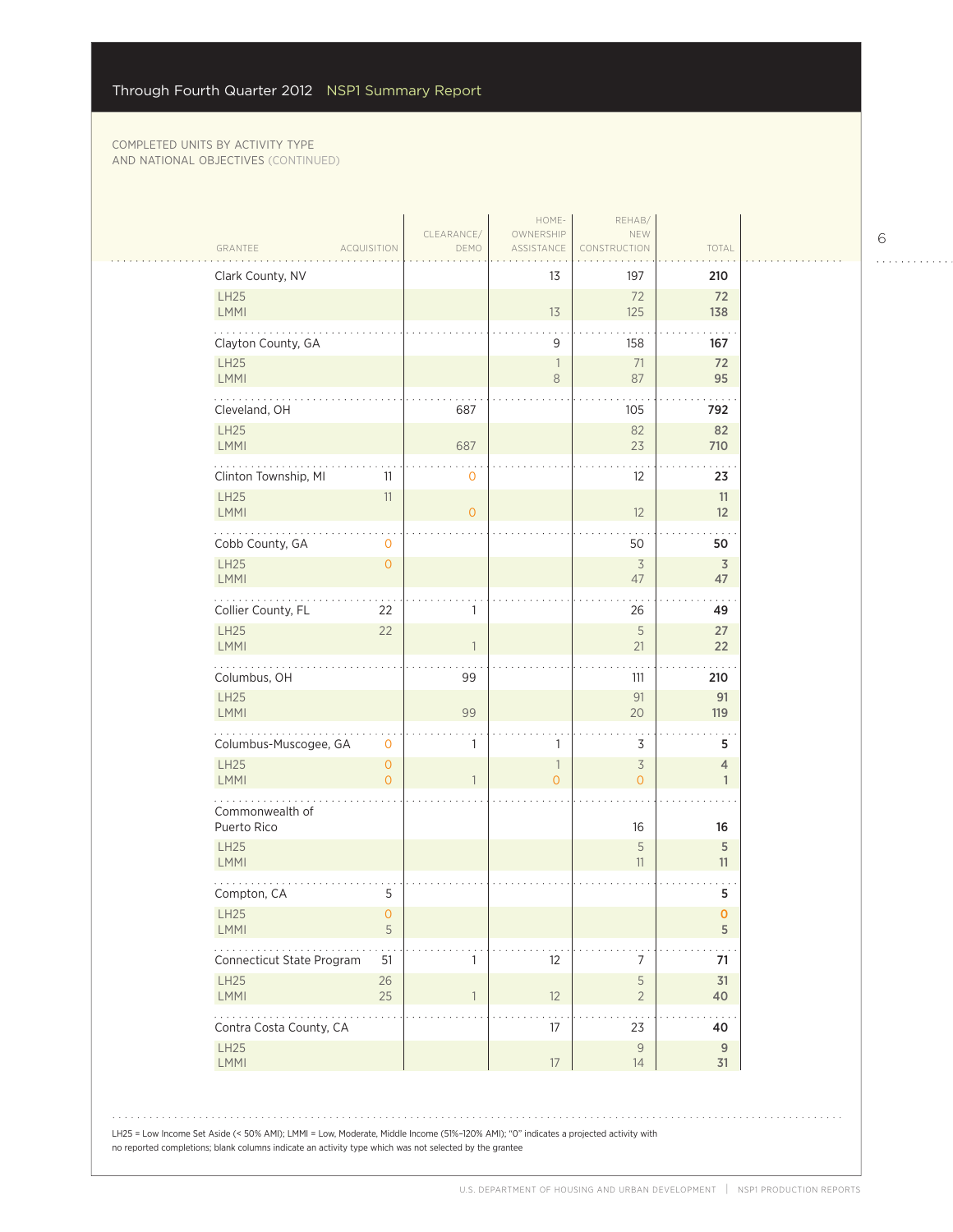|                            |                                       |                     | HOME-                            | REHAB/                                     |                                           |
|----------------------------|---------------------------------------|---------------------|----------------------------------|--------------------------------------------|-------------------------------------------|
| GRANTEE                    | <b>ACQUISITION</b>                    | CLEARANCE/<br>DEMO  | OWNERSHIP<br>ASSISTANCE          | NEW<br>CONSTRUCTION                        | TOTAL                                     |
| Cook County, IL            | 0                                     | 38                  |                                  | 8                                          | 46                                        |
| LH25<br><b>LMMI</b>        | $\mathsf{O}\xspace$<br>$\circ$        | 38                  |                                  | $\circ$<br>$\,8\,$                         | $\mathbf 0$<br>46                         |
| Coral Springs, FL          |                                       |                     | 38                               | 38                                         | 76                                        |
| <b>LH25</b><br><b>LMMI</b> |                                       |                     | $10$<br>28                       | 10 <sup>°</sup><br>28                      | 20<br>56                                  |
| Corona, CA                 | 9                                     |                     |                                  |                                            | 9                                         |
| LH25<br><b>LMMI</b>        | $\overline{O}$<br>9                   |                     |                                  |                                            | $\mathbf{o}$<br>$\overline{9}$            |
| Cuyahoga County, OH        |                                       | 53                  | 7                                | 203                                        | 263                                       |
| LH25<br><b>LMMI</b>        |                                       | 53                  | $\overline{7}$                   | 180<br>23                                  | 180<br>83                                 |
| Dakota County, MN          | $\mathbf 0$                           | 14                  | 41                               | 5                                          | 60                                        |
| <b>LH25</b><br>LMMI        | $\mathsf{O}\xspace$<br>$\overline{O}$ | 14                  | $\overline{4}$<br>37             | 5                                          | $\overline{9}$<br>51                      |
| .<br>Dallas County, TX     |                                       |                     | 12                               | 30                                         | 42                                        |
| LH25<br>LMMI               |                                       |                     | 12                               | 30                                         | 12<br>30                                  |
| Dallas, TX                 | 42                                    |                     |                                  | 42                                         | 84                                        |
| LH25<br>LMMI               | $17\,$<br>25                          |                     |                                  | 42                                         | 17<br>67                                  |
| Dayton, OH                 |                                       | 546                 |                                  | 4                                          | 550                                       |
| LH25<br><b>LMMI</b>        |                                       | 546                 |                                  | $\overline{4}$<br>$\overline{O}$           | $\overline{4}$<br>546                     |
| Dearborn, MI               |                                       | 54                  |                                  | $\overline{4}$                             | 58                                        |
| LH25<br><b>LMMI</b>        |                                       | 54                  |                                  | $\overline{3}$<br>$\overline{\phantom{a}}$ | $\overline{3}$<br>55                      |
| Deerfield Beach, FL        | 0                                     |                     | 7                                | $\mathbf 0$                                | 7                                         |
| LH25<br>LMMI               | $\mathsf{O}$<br>$\circ$               |                     | $\overline{3}$<br>$\overline{4}$ | $\mathsf{O}\xspace$                        | $\overline{\mathsf{3}}$<br>$\overline{4}$ |
| .<br>Dekalb County, GA     |                                       | $\mathbf 0$         | $27\,$                           | 150                                        | 177                                       |
| LH25<br>LMMI               |                                       | $\mathsf{O}\xspace$ | $\overline{\phantom{a}}$<br>26   | 94<br>56                                   | 95<br>82                                  |
| .<br>Deltona, FL           |                                       |                     |                                  | 50                                         | 50                                        |
| LH25<br>LMMI               |                                       |                     |                                  | $17\,$<br>33                               | 17<br>33                                  |

LH25 = Low Income Set Aside (< 50% AMI); LMMI = Low, Moderate, Middle Income (51%–120% AMI); "0" indicates a projected activity with no reported completions; blank columns indicate an activity type which was not selected by the grantee

7

 $\begin{array}{cccccccccccccc} . & . & . & . & . & . & . & . & . & . & . & . & . \end{array}$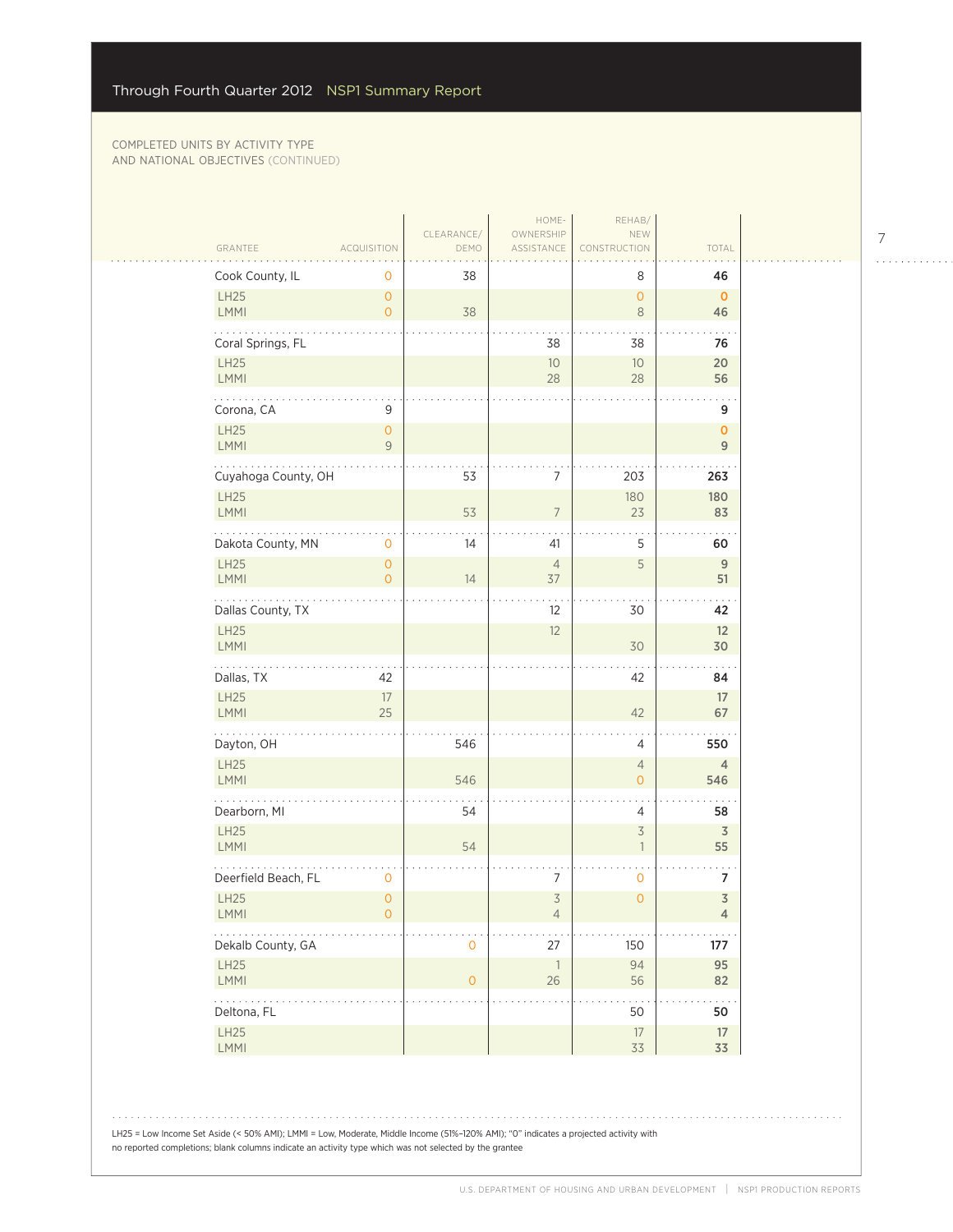| GRANTEE                 | ACQUISITION                                      | CLEARANCE/<br>DEMO | HOME-<br>OWNERSHIP<br>ASSISTANCE | REHAB/<br>NEW<br><b>RUCTION</b>            | TOTAL                           |
|-------------------------|--------------------------------------------------|--------------------|----------------------------------|--------------------------------------------|---------------------------------|
| Denver, CO              |                                                  |                    | 40                               | 13                                         | 53                              |
| LH25<br>LMMI            |                                                  |                    | 30<br>10                         | 13                                         | 30<br>23                        |
| Detroit, MI             | $\mathbf{O}$                                     | 3,080              | $\mathbf 0$                      | $\mathbf 0$                                | 3,080                           |
| LH25<br>LMMI            | $\mathsf{O}\xspace$                              | 3,080              | $\overline{0}$                   | $\circ$<br>$\overline{O}$                  | $\mathbf{O}$<br>3,080           |
| DuPage County, IL       | 26                                               |                    | 15                               | 8                                          | 49                              |
| LH25<br><b>LMMI</b>     | $\overline{7}$<br>19                             |                    | 15                               | $\circ$<br>$\,8\,$                         | $\overline{7}$<br>42            |
| El Paso, TX             | $\mathbf 0$                                      |                    |                                  | $\overline{2}$                             | $\overline{2}$                  |
| LH25<br>LMMI            | $\mathsf O$                                      |                    |                                  | $\mathsf{O}\xspace$<br>$\overline{2}$      | $\mathbf 0$<br>$\overline{2}$   |
| Elgin, IL               | $\mathsf{O}\xspace$                              | 0                  |                                  | 5                                          | 5                               |
| <b>LH25</b><br>LMMI     | $\overline{O}$                                   | $\overline{0}$     |                                  | $\overline{\mathcal{S}}$<br>$\overline{2}$ | $\mathfrak Z$<br>$\overline{2}$ |
| .<br>Elk Grove, CA      |                                                  |                    | 15                               | 13                                         | 28                              |
| LH25<br>LMMI            |                                                  |                    | 15                               | $\overline{4}$<br>$\overline{9}$           | $\overline{4}$<br>24            |
| Elkhart, IN             | $\mathbf{O}$                                     | 55                 |                                  | $\mathbf{1}$                               | 56                              |
| LH25<br><b>LMMI</b>     | $\mathsf{O}\xspace$<br>$\overline{O}$            | 55                 |                                  | $\overline{1}$<br>$\overline{O}$           | $\mathbf{1}$<br>55              |
| .<br>Elyria, OH         |                                                  | 38                 |                                  | 8                                          | 46                              |
| LH25<br><b>LMMI</b>     |                                                  | 38                 |                                  | $\sqrt{6}$<br>$\overline{2}$               | $\sqrt{6}$<br>40                |
| Escambia County, FL     | $\mathbf 0$                                      | 48                 | 8                                | 83                                         | 139                             |
| LH25<br>LMMI            | $\circ$<br>$\circ$                               | 48                 | $\,8\,$                          | 46<br>$37\,$                               | 46<br>93                        |
| Euclid, OH              | $\mathbf 0$                                      | 125                |                                  | 7                                          | 132                             |
| LH25<br>LMMI            | $\mathsf{O}\xspace$<br>$\mathsf{O}\xspace$       | 125                |                                  | $\overline{2}$<br>$\mathsf S$              | $\overline{2}$<br>130           |
| .<br>Evansville, IN     | $\mathbf{1}$                                     | 86                 |                                  | 11                                         | 98                              |
| LH25<br>LMMI            | $\ensuremath{\mathsf{1}}$<br>$\mathsf{O}\xspace$ | 86                 |                                  | $\overline{\mathcal{S}}$<br>$\,8\,$        | $\overline{4}$<br>94            |
| .<br>Fairfax County, VA | $\sim$ $\sim$<br>28                              |                    | $10$                             |                                            | $\sim$<br>38                    |
| LH25                    | 28                                               |                    | 10 <sup>°</sup>                  |                                            | $28\,$<br>$10$                  |

8

 $\begin{array}{cccccccccccccc} . & . & . & . & . & . & . & . & . & . & . & . & . \end{array}$ 

LH25 = Low Income Set Aside (< 50% AMI); LMMI = Low, Moderate, Middle Income (51%–120% AMI); "0" indicates a projected activity with no reported completions; blank columns indicate an activity type which was not selected by the grantee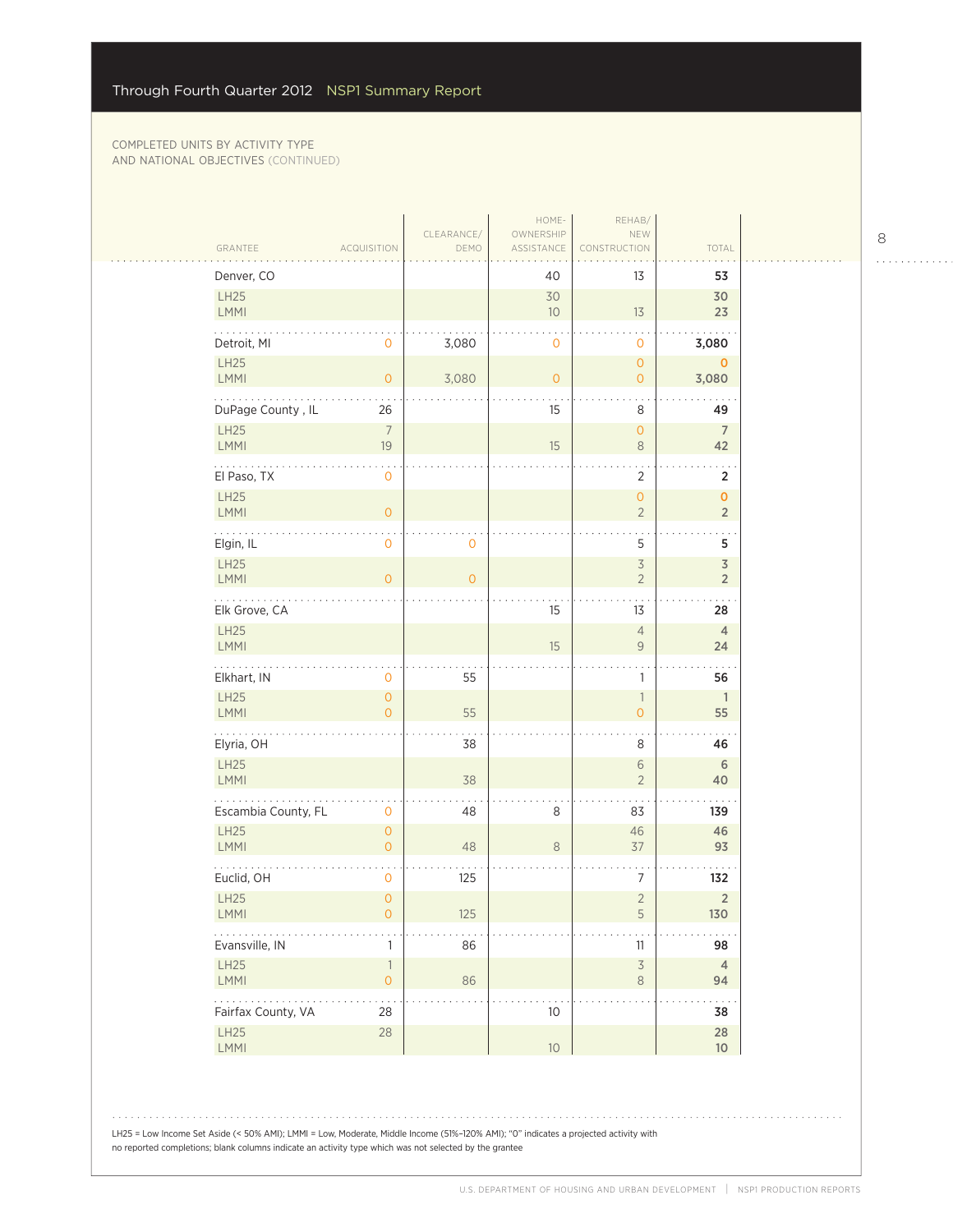$\mathcal{L}_{\mathcal{A}}$ 

| GRANTEE                    | <b>ACQUISITION</b>                    | CLEARANCE/<br>DEMO  | HOME-<br>OWNERSHIP<br>ASSISTANCE | REHAB/<br>NEW<br>CONSTRUCTION  | TOTAL                |
|----------------------------|---------------------------------------|---------------------|----------------------------------|--------------------------------|----------------------|
| Flint, MI                  | 0                                     | 125                 | 0                                |                                | 125                  |
| LH25<br>LMMI               | $\overline{O}$<br>$\overline{O}$      | 125                 | $\overline{O}$                   |                                | $\mathbf{O}$<br>125  |
| Fontana, CA                |                                       |                     |                                  | 25                             | 25                   |
| LH25<br>LMMI               |                                       |                     |                                  | $\overline{7}$<br>18           | $\overline{7}$<br>18 |
| Fort Bend County, TX       | 0                                     |                     | 4                                | 18                             | 22                   |
| LH25<br><b>LMMI</b>        | $\mathbf{0}$                          |                     | $\overline{2}$<br>$\overline{2}$ | 14<br>$\overline{4}$           | 16<br>6              |
| Fort Lauderdale, FL        | 26                                    |                     |                                  |                                | 26                   |
| <b>LH25</b><br>LMMI        | $\,8\,$<br>$18\,$                     |                     |                                  |                                | $\,$ 8 $\,$<br>18    |
| Fort Wayne, IN             | 0                                     |                     | 1                                | 27                             | 28                   |
| LH25<br>LMMI               | $\overline{O}$                        |                     | 1                                | $\overline{\mathcal{S}}$<br>24 | $\overline{3}$<br>25 |
| .<br>Fort Worth, TX        | 0                                     |                     | 166                              |                                | 166                  |
| <b>LH25</b><br><b>LMMI</b> | $\overline{O}$                        |                     | 13<br>153                        |                                | 13<br>153            |
| Franklin County, OH        | 8                                     | $\mathbf 0$         |                                  | 20                             | 28                   |
| <b>LH25</b><br>LMMI        | $\overline{2}$<br>6                   | $\mathsf{O}\xspace$ |                                  | 12<br>8                        | 14<br>14             |
| .<br>Fresno County. CA     | 68                                    |                     | 68                               |                                | 136                  |
| <b>LH25</b><br><b>LMMI</b> | 25<br>43                              |                     | 25<br>43                         |                                | 50<br>86             |
| Fresno, CA                 | 260                                   |                     | 82                               | $\mathbf 0$                    | 342                  |
| LH25<br>LMMI               | 236<br>24                             |                     | 82                               | $\overline{0}$                 | 236<br>106           |
| Ft. Myers, FL              | 15                                    |                     |                                  | 19                             | 34                   |
| LH25<br>LMMI               | 14                                    |                     |                                  | $\overline{4}$<br>$15\,$       | 18<br>$16\,$         |
| .<br>Fulton County, GA     | 0                                     |                     |                                  | 89                             | 89                   |
| LH25<br>LMMI               | $\mathsf{O}\xspace$<br>$\overline{O}$ |                     |                                  | $26\,$<br>63                   | 26<br>63             |
| .<br>Garland, TX           | $\mathsf 9$                           | 10                  | $\overline{4}$                   |                                | $\cdots$<br>23       |
| LH25<br>LMMI               | $\overline{4}$<br>5                   | $10$                | $\overline{4}$                   |                                | $\sqrt{4}$<br>19     |

9

 $\begin{array}{cccccccccccccc} . & . & . & . & . & . & . & . & . & . & . & . & . \end{array}$ 

LH25 = Low Income Set Aside (< 50% AMI); LMMI = Low, Moderate, Middle Income (51%–120% AMI); "0" indicates a projected activity with no reported completions; blank columns indicate an activity type which was not selected by the grantee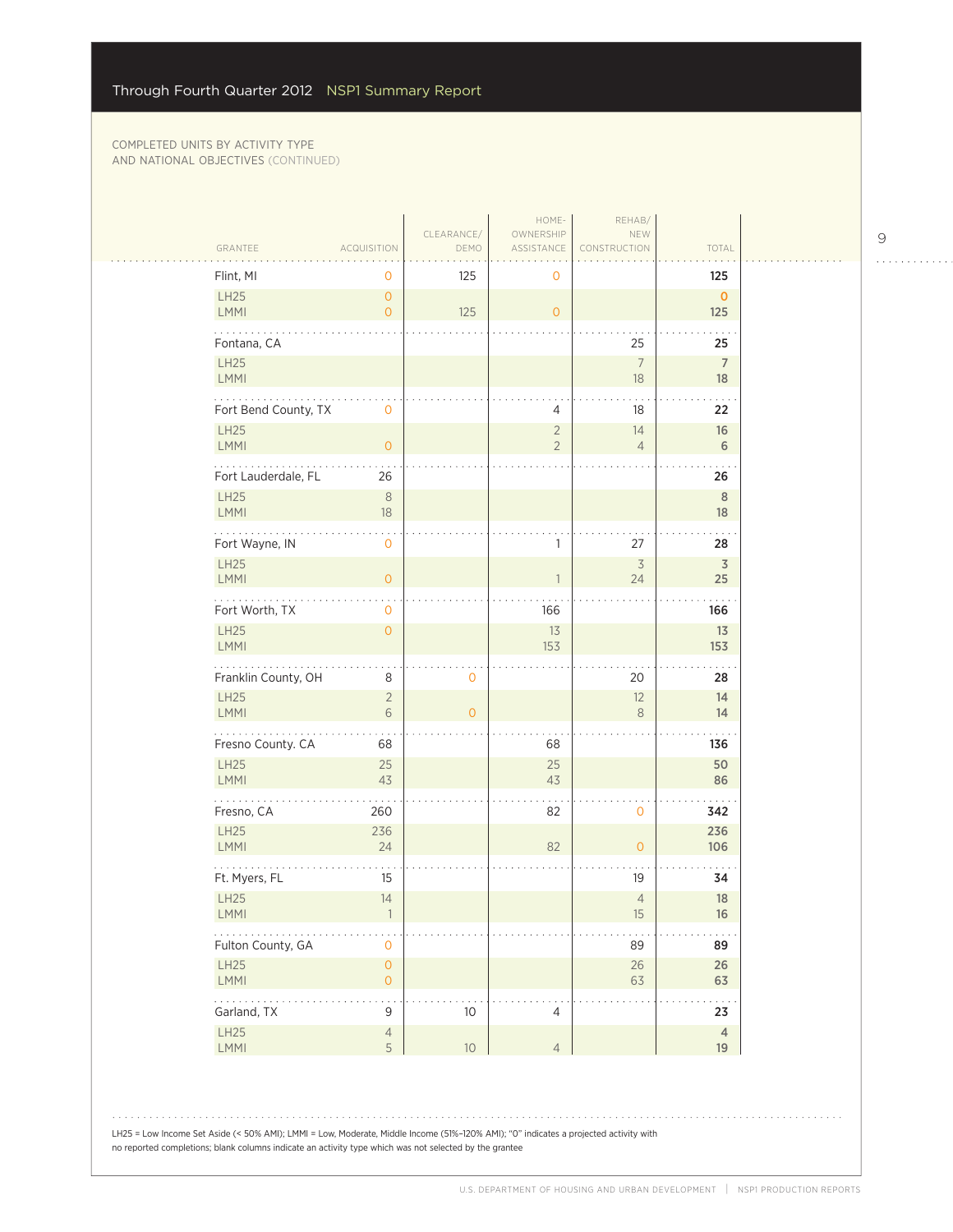| Gary, IN<br>LH25               | 11<br>$\mathsf{9}$                        | 185            |                      |                | 196<br>9           |
|--------------------------------|-------------------------------------------|----------------|----------------------|----------------|--------------------|
| <b>LMMI</b>                    | $\overline{2}$                            | 185            |                      |                | 187                |
| Genesee County, MI             | 40                                        | 150            | 8                    | $\mathbf 0$    | 198                |
| <b>LH25</b><br><b>LMMI</b>     | 21<br>19                                  | 150            | 8                    | $\overline{0}$ | 21<br>177          |
| .                              |                                           |                |                      |                |                    |
| Glendale, AZ<br><b>LH25</b>    | 69<br>$\mathsf O$                         |                |                      |                | 69<br>$\mathbf{0}$ |
| <b>LMMI</b>                    | 69                                        |                |                      |                | 69                 |
| Grand Prairie, TX              | 18                                        |                | 61                   |                | 79                 |
| <b>LH25</b><br><b>LMMI</b>     | $\overline{4}$<br>14                      |                | $10$<br>51           |                | 14<br>65           |
| Grand Rapids, MI               |                                           | $\mathbf 0$    | 10                   | 37             | 47                 |
| LH25<br><b>LMMI</b>            |                                           | $\overline{O}$ | $10$                 | 11<br>26       | 11<br>36           |
| Greenville County, SC          | 4                                         | 45             |                      | 21             | 70                 |
| <b>LH25</b><br>LMMI            | $\overline{\mathcal{S}}$<br>$\mathbf{1}$  | 45             |                      | 21             | 24<br>46           |
| Gwinnett County, GA            | 112                                       |                | 36                   | 143            | 291                |
| <b>LH25</b><br><b>LMMI</b>     | 58<br>54                                  |                | $\overline{2}$<br>34 | 61<br>82       | 121<br>170         |
| Hamilton City, OH              | $\mathbf{1}$                              | 8              | $\mathbf 0$          | 10             | 19                 |
| <b>LH25</b>                    | $\overline{\phantom{a}}$                  |                |                      | 5              | $\sqrt{6}$         |
| <b>LMMI</b>                    | $\mathsf{O}\xspace$                       | 8              | $\overline{0}$       | 5              | 13                 |
| Hamilton County, IN            | 23                                        |                |                      |                | 23                 |
| <b>LH25</b><br><b>LMMI</b>     | 5<br>18                                   |                |                      |                | 5<br>18            |
| Hamilton County, OH            | $\overline{2}$                            | 104            |                      | 34             | 140                |
| <b>LH25</b><br>$\mathsf{LMMI}$ | $\ensuremath{\mathbb{I}}$<br>$\mathbf{I}$ | 104            |                      | 16<br>18       | $17\,$<br>123      |
| Hammond, IN                    |                                           |                |                      | 25             | 25                 |
| <b>LH25</b><br>LMMI            |                                           |                |                      | 12<br>$13$     | 12<br>13           |
| Harris County, TX              | 81                                        |                |                      | 131            | 212                |
| <b>LH25</b><br><b>LMMI</b>     | $\mathsf{O}\xspace$<br>81                 |                |                      | 131            | 131<br>81          |
|                                |                                           |                |                      |                |                    |

LH25 = Low Income Set Aside (< 50% AMI); LMMI = Low, Moderate, Middle Income (51%–120% AMI); "0" indicates a projected activity with no reported completions; blank columns indicate an activity type which was not selected by the grantee

10

. . . . . . . . . . . .

 $\sim 100$ 

 $\bar{z}$  is a  $\bar{z}$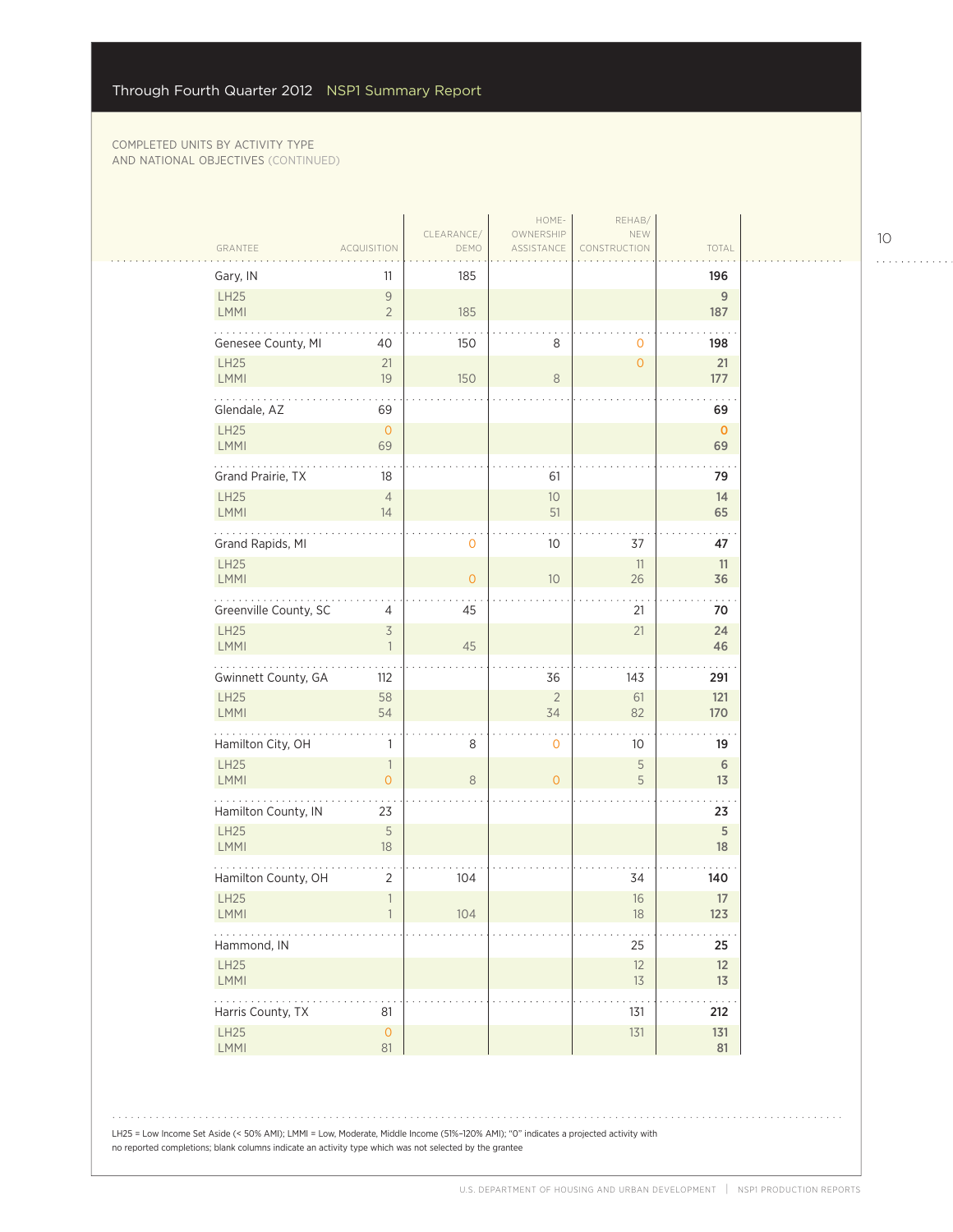$\sim$  .

| GRANTEE                    | <b>ACQUISITION</b>                    | CLEARANCE/<br>DEMO  | HOME-<br>OWNERSHIP<br>ASSISTANCE | REHAB/<br>NEW<br>CONSTRUCTION         | TOTAL                             |  |
|----------------------------|---------------------------------------|---------------------|----------------------------------|---------------------------------------|-----------------------------------|--|
| Hawaii State Program       | 16                                    |                     |                                  | 59                                    | 75                                |  |
| LH25<br><b>LMMI</b>        | 16                                    |                     |                                  | 28<br>31                              | 28<br>47                          |  |
| Hemet, CA                  | 44                                    | 0                   |                                  |                                       | 44                                |  |
| LH25<br>LMMI               | 5<br>39                               | $\overline{O}$      |                                  |                                       | 5<br>39                           |  |
| Henderson, NV              | 18                                    |                     | 14                               | 6                                     | 38                                |  |
| LH25<br>LMMI               | $\mathcal G$<br>9                     |                     | 14                               | $\overline{3}$<br>$\overline{3}$      | 12<br>26                          |  |
| Hennepin County, MN        |                                       |                     | 32                               | 19                                    | 51                                |  |
| LH25<br><b>LMMI</b>        |                                       |                     | $\mathcal{G}$<br>23              | $\sqrt{6}$<br>13                      | 15<br>36                          |  |
| Hesperia, CA               | 0                                     |                     |                                  |                                       | o                                 |  |
| <b>LH25</b><br><b>LMMI</b> | $\mathsf{O}\xspace$<br>$\overline{0}$ |                     |                                  |                                       | $\mathbf 0$<br>$\mathbf 0$        |  |
| Hialeah, FL                |                                       |                     |                                  | 0                                     | $\sim$ .<br>o                     |  |
| LH25<br><b>LMMI</b>        |                                       |                     |                                  | $\mathsf{O}\xspace$<br>$\overline{O}$ | $\mathbf 0$<br>$\overline{O}$     |  |
| Hidalgo County, TX         | 5                                     |                     |                                  |                                       | $\sim$<br>5                       |  |
| LH25<br>LMMI               | $\overline{1}$<br>$\overline{4}$      |                     |                                  |                                       | $\mathbf{1}$<br>$\overline{4}$    |  |
| Hillsborough County, FL    | 46                                    | 0                   |                                  | 0                                     | 46                                |  |
| LH25<br><b>LMMI</b>        | $\overline{0}$<br>46                  | $\overline{O}$      |                                  | $\overline{0}$                        | $\mathbf 0$<br>46                 |  |
| Hollywood, FL              | 25                                    | 11                  |                                  | 22                                    | 58                                |  |
| <b>LH25</b><br>LMMI        | 25<br>$\overline{O}$                  | 11                  |                                  | $\overline{3}$<br>19                  | 28<br>30                          |  |
| Homestead City, FL         | 12                                    | $\mathsf{O}\xspace$ | $\overline{2}$                   | 12                                    | 26                                |  |
| <b>LH25</b><br><b>LMMI</b> | $\sqrt{4}$<br>8                       | $\mathbf 0$         | $\overline{2}$                   | $\sqrt{4}$<br>$\,8\,$                 | $\,$ 8 $\,$<br>18                 |  |
| Houston, TX                | 13                                    | $\mathsf O$         |                                  | $\mathsf O$                           | 13                                |  |
| LH25<br>LMMI               | $10$<br>$\overline{3}$                | $\overline{O}$      |                                  | $\mathsf{O}\xspace$                   | $10\,$<br>$\overline{\mathsf{3}}$ |  |
| .<br>Indianapolis, IN      |                                       | 239                 |                                  | 134                                   | 373                               |  |
| LH25<br>LMMI               |                                       | 239                 |                                  | $7\sqrt{3}$<br>61                     | $7\sqrt{3}$<br>300                |  |
|                            |                                       |                     |                                  |                                       |                                   |  |

LH25 = Low Income Set Aside (< 50% AMI); LMMI = Low, Moderate, Middle Income (51%–120% AMI); "0" indicates a projected activity with no reported completions; blank columns indicate an activity type which was not selected by the grantee

11

. . . . . . . . . . . .

. . . . . . . . . . . . .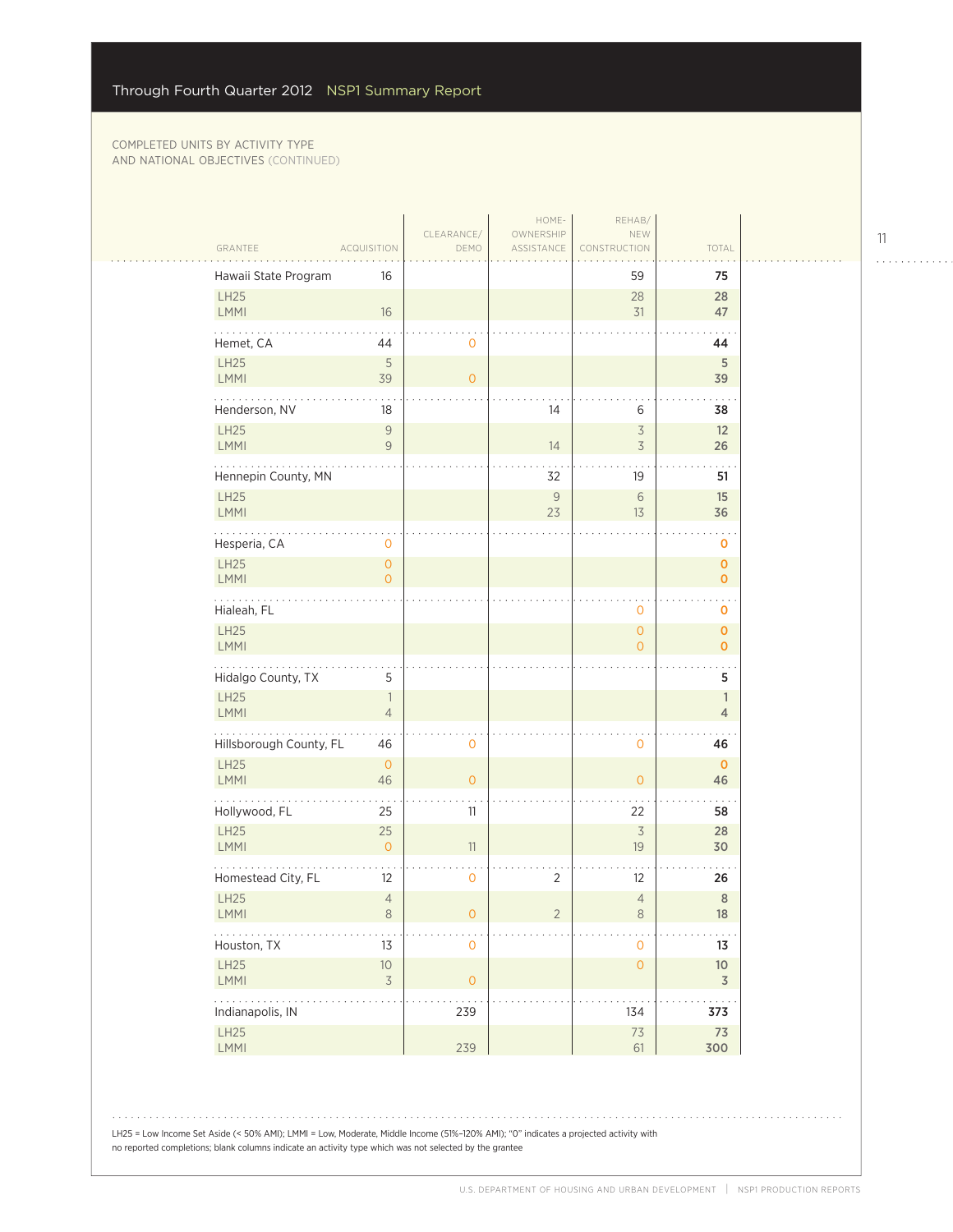| GRANTEE                        | <b>ACQUISITION</b>               | CLEARANCE/<br>DEMO | HOME-<br>OWNERSHIP<br>ASSISTANCE | REHAB/<br>NEW<br>CONSTRUCTION               | TOTAL                        |
|--------------------------------|----------------------------------|--------------------|----------------------------------|---------------------------------------------|------------------------------|
|                                |                                  |                    |                                  |                                             |                              |
| Islip Town, NY<br>LH25<br>LMMI |                                  |                    |                                  | 9<br>$\overline{\mathcal{S}}$<br>$\sqrt{6}$ | 9<br>$\overline{3}$<br>6     |
| Jackson, MS                    | 0                                |                    |                                  | 11                                          | 11                           |
| LH25<br>LMMI                   | $\circ$<br>$\overline{O}$        |                    |                                  | $\,8\,$<br>$\overline{\mathcal{S}}$         | $\,8\,$<br>3                 |
| Jacksonville-Duval, FL         |                                  | $\mathbf{0}$       | 0                                | 110                                         | 110                          |
| <b>LH25</b><br><b>LMMI</b>     |                                  | $\overline{O}$     | $\overline{0}$                   | 52<br>58                                    | 52<br>58                     |
| Jefferson County, AL           | $\mathbf 0$                      |                    |                                  | 15                                          | 15                           |
| LH25<br>LMMI                   | $\overline{0}$<br>$\overline{O}$ |                    |                                  | $\sqrt{6}$<br>$\mathsf{9}$                  | $\,$ 6 $\,$<br>$9\,$         |
| Jersey City, NJ                | 6                                | 9                  |                                  | 70                                          | 85                           |
| LH25<br>LMMI                   | 6                                | $\mathsf{9}$       |                                  | 43<br>27                                    | 43<br>42                     |
| $\ldots$ .<br>Joliet, IL       |                                  | $\overline{3}$     | 11                               | 17                                          | 31                           |
| LH25<br>LMMI                   |                                  | 3                  | 11                               | $\mathsf S$<br>12                           | $\sqrt{5}$<br>26             |
| Kane County, IL                | 1                                |                    |                                  | $\sim$<br>$\overline{7}$                    | 8                            |
| LH25<br>LMMI                   | $\overline{0}$<br>$\mathbf{1}$   |                    |                                  | $\overline{\mathcal{S}}$<br>$\overline{4}$  | $\overline{\mathsf{3}}$<br>5 |
| .<br>Kansas City, MO           |                                  |                    |                                  | 24                                          | 24                           |
| LH25<br><b>LMMI</b>            |                                  |                    |                                  | 5<br>19                                     | 5<br>19                      |
| Kent County, MI                | 19                               |                    |                                  | 32                                          | 51                           |
| <b>LH25</b><br><b>LMMI</b>     | $\overline{7}$<br>12             |                    |                                  | $\mathsf{9}$<br>23                          | 16<br>35                     |
| Kern County, CA                | 28                               |                    |                                  | $\mathbf 0$                                 | 28                           |
| LH25<br><b>LMMI</b>            | 26<br>$\overline{2}$             |                    |                                  | $\mathsf{O}\xspace$<br>0                    | 26<br>$\overline{2}$         |
| .<br>Kissimmee, FL             | $10$                             |                    |                                  | $\mathsf{O}\xspace$                         | $10\,$                       |
| LH25<br>LMMI                   | $\mathsf{O}\xspace$<br>$10$      |                    |                                  | $\mathsf O$                                 | $\mathbf 0$<br>$10$          |
| .<br>Knoxville, TN             | $\,8\,$                          | $\,$ 6 $\,$        |                                  | 104                                         | 118                          |
| LH25<br>LMMI                   | $\sqrt{2}$<br>$6\phantom{a}$     | $6\,$              |                                  | $47\,$<br>57                                | 49<br>69                     |

LH25 = Low Income Set Aside (< 50% AMI); LMMI = Low, Moderate, Middle Income (51%–120% AMI); "0" indicates a projected activity with no reported completions; blank columns indicate an activity type which was not selected by the grantee

12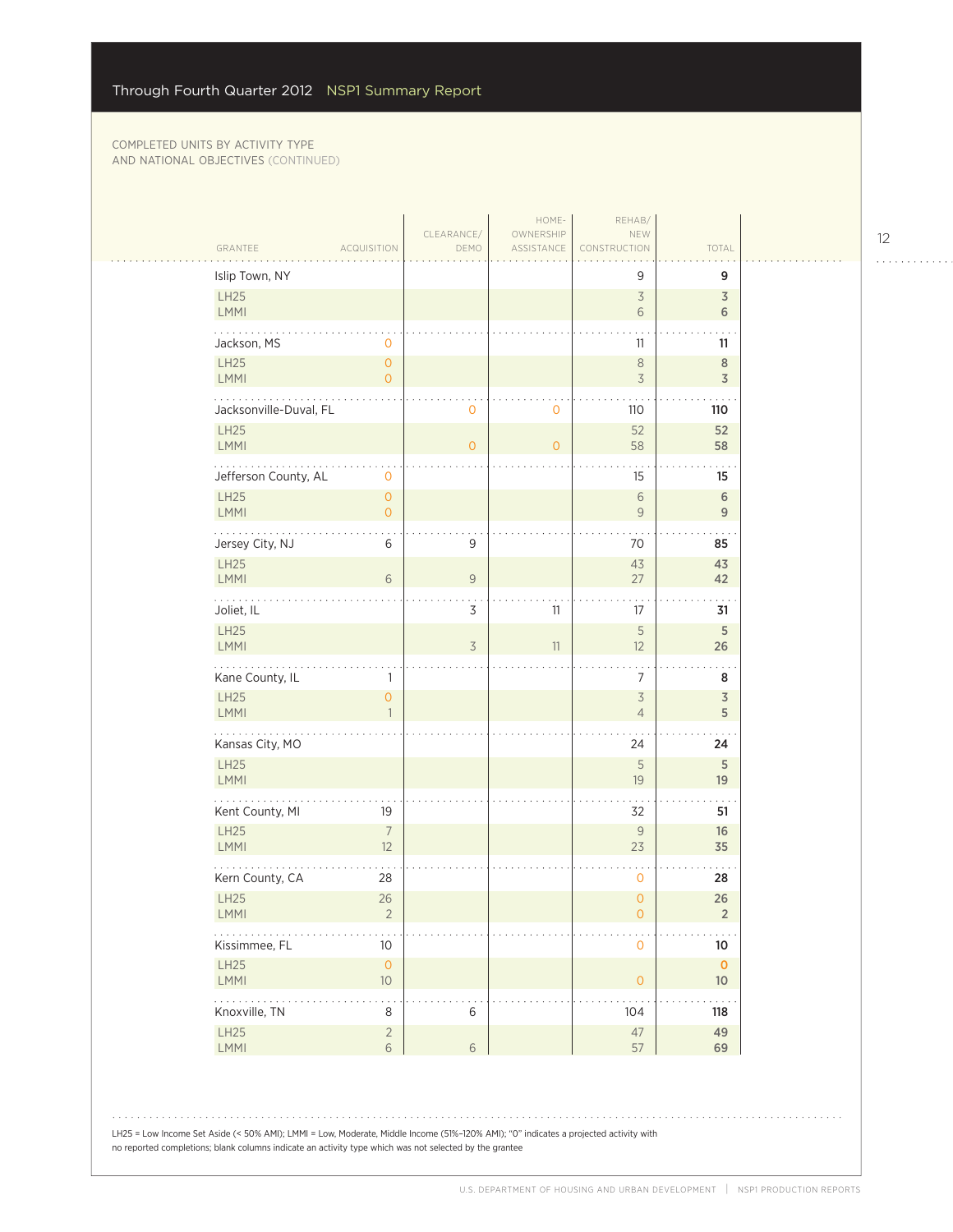$\sim$  .

| GRANTEE<br><b>ACQUISITION</b><br>DEMO<br>ASSISTANCE<br>CONSTRUCTION<br>Kokomo, IN<br>0<br>0<br>13<br>0<br>LH25<br>$\overline{0}$<br>$\mathcal G$<br>$\mathsf{O}\xspace$<br>LMMI<br>$\overline{0}$<br>$\overline{0}$<br>$\overline{4}$<br>. .<br>Lake County, FL<br>$\mathbf 0$<br>$\mathbf 0$<br>28<br>LH25<br>$\overline{0}$<br>13<br>15<br><b>LMMI</b><br>$\overline{O}$<br>$\overline{0}$<br>Lake County, IL<br>39<br>LH25<br>13<br><b>LMMI</b><br>26<br>Lake County, IN<br>21<br>22<br>24<br>LH25<br>24<br>21<br>22<br><b>LMMI</b><br>Lake County, OH<br>16<br>$\mathbf 0$<br>LH25<br>$\mathsf{O}\xspace$<br><b>LMMI</b><br>16<br>.<br>5<br>Lakeland, FL<br>12<br>0<br>$\overline{3}$<br>$\mathsf S$<br>LH25<br>$\overline{0}$<br>$\overline{2}$<br>$\overline{7}$<br>LMMI<br>$\overline{O}$<br>Lancaster, CA<br>19<br>0<br><b>LH25</b><br>$\mathsf{9}$<br>$\overline{0}$<br>10<br><b>LMMI</b><br>$\overline{0}$<br>.<br>Lansing, MI<br>84<br>18<br>LH25<br>$\,8\,$<br><b>LMMI</b><br>84<br>10<br>Las Vegas, NV<br>29<br>$\mathsf{O}\xspace$<br>106<br>LH25<br>29<br>106<br>LMMI<br>$\overline{O}$<br>$\overline{0}$<br>Lauderhill, FL<br>$\overline{3}$<br>35<br>$\overline{7}$<br>LH25<br>$\overline{\phantom{a}}$<br>LMMI<br>$\overline{2}$<br>$28\,$<br>$\mathbb{Z}^2$ . The set of $\mathbb{Z}^2$<br>Lee County, FL<br>70<br>132<br>LH25<br>$70$ |  |            | HOME-     | REHAB/         |                                  |
|-----------------------------------------------------------------------------------------------------------------------------------------------------------------------------------------------------------------------------------------------------------------------------------------------------------------------------------------------------------------------------------------------------------------------------------------------------------------------------------------------------------------------------------------------------------------------------------------------------------------------------------------------------------------------------------------------------------------------------------------------------------------------------------------------------------------------------------------------------------------------------------------------------------------------------------------------------------------------------------------------------------------------------------------------------------------------------------------------------------------------------------------------------------------------------------------------------------------------------------------------------------------------------------------------------------------------------------------------------------|--|------------|-----------|----------------|----------------------------------|
|                                                                                                                                                                                                                                                                                                                                                                                                                                                                                                                                                                                                                                                                                                                                                                                                                                                                                                                                                                                                                                                                                                                                                                                                                                                                                                                                                           |  | CLEARANCE/ | OWNERSHIP | NEW            | TOTAL                            |
|                                                                                                                                                                                                                                                                                                                                                                                                                                                                                                                                                                                                                                                                                                                                                                                                                                                                                                                                                                                                                                                                                                                                                                                                                                                                                                                                                           |  |            |           |                | 13                               |
|                                                                                                                                                                                                                                                                                                                                                                                                                                                                                                                                                                                                                                                                                                                                                                                                                                                                                                                                                                                                                                                                                                                                                                                                                                                                                                                                                           |  |            |           |                | $\overline{9}$<br>$\overline{4}$ |
|                                                                                                                                                                                                                                                                                                                                                                                                                                                                                                                                                                                                                                                                                                                                                                                                                                                                                                                                                                                                                                                                                                                                                                                                                                                                                                                                                           |  |            |           |                | 28                               |
|                                                                                                                                                                                                                                                                                                                                                                                                                                                                                                                                                                                                                                                                                                                                                                                                                                                                                                                                                                                                                                                                                                                                                                                                                                                                                                                                                           |  |            |           |                | 13<br>15                         |
|                                                                                                                                                                                                                                                                                                                                                                                                                                                                                                                                                                                                                                                                                                                                                                                                                                                                                                                                                                                                                                                                                                                                                                                                                                                                                                                                                           |  |            |           |                | 39                               |
|                                                                                                                                                                                                                                                                                                                                                                                                                                                                                                                                                                                                                                                                                                                                                                                                                                                                                                                                                                                                                                                                                                                                                                                                                                                                                                                                                           |  |            |           |                | 13<br>26                         |
|                                                                                                                                                                                                                                                                                                                                                                                                                                                                                                                                                                                                                                                                                                                                                                                                                                                                                                                                                                                                                                                                                                                                                                                                                                                                                                                                                           |  |            |           |                | 67                               |
|                                                                                                                                                                                                                                                                                                                                                                                                                                                                                                                                                                                                                                                                                                                                                                                                                                                                                                                                                                                                                                                                                                                                                                                                                                                                                                                                                           |  |            |           |                | 24<br>43                         |
|                                                                                                                                                                                                                                                                                                                                                                                                                                                                                                                                                                                                                                                                                                                                                                                                                                                                                                                                                                                                                                                                                                                                                                                                                                                                                                                                                           |  |            |           |                | 16                               |
|                                                                                                                                                                                                                                                                                                                                                                                                                                                                                                                                                                                                                                                                                                                                                                                                                                                                                                                                                                                                                                                                                                                                                                                                                                                                                                                                                           |  |            |           |                | $\mathbf 0$<br>16                |
|                                                                                                                                                                                                                                                                                                                                                                                                                                                                                                                                                                                                                                                                                                                                                                                                                                                                                                                                                                                                                                                                                                                                                                                                                                                                                                                                                           |  |            |           |                | 17                               |
|                                                                                                                                                                                                                                                                                                                                                                                                                                                                                                                                                                                                                                                                                                                                                                                                                                                                                                                                                                                                                                                                                                                                                                                                                                                                                                                                                           |  |            |           |                | $\,8\,$<br>$\overline{9}$        |
|                                                                                                                                                                                                                                                                                                                                                                                                                                                                                                                                                                                                                                                                                                                                                                                                                                                                                                                                                                                                                                                                                                                                                                                                                                                                                                                                                           |  |            |           |                | 19                               |
|                                                                                                                                                                                                                                                                                                                                                                                                                                                                                                                                                                                                                                                                                                                                                                                                                                                                                                                                                                                                                                                                                                                                                                                                                                                                                                                                                           |  |            |           |                | $\mathsf g$<br>10 <sup>°</sup>   |
|                                                                                                                                                                                                                                                                                                                                                                                                                                                                                                                                                                                                                                                                                                                                                                                                                                                                                                                                                                                                                                                                                                                                                                                                                                                                                                                                                           |  |            |           |                | 102                              |
|                                                                                                                                                                                                                                                                                                                                                                                                                                                                                                                                                                                                                                                                                                                                                                                                                                                                                                                                                                                                                                                                                                                                                                                                                                                                                                                                                           |  |            |           |                | $\,$ 8 $\,$<br>94                |
|                                                                                                                                                                                                                                                                                                                                                                                                                                                                                                                                                                                                                                                                                                                                                                                                                                                                                                                                                                                                                                                                                                                                                                                                                                                                                                                                                           |  |            |           |                | 135                              |
|                                                                                                                                                                                                                                                                                                                                                                                                                                                                                                                                                                                                                                                                                                                                                                                                                                                                                                                                                                                                                                                                                                                                                                                                                                                                                                                                                           |  |            |           |                | 29<br>106                        |
|                                                                                                                                                                                                                                                                                                                                                                                                                                                                                                                                                                                                                                                                                                                                                                                                                                                                                                                                                                                                                                                                                                                                                                                                                                                                                                                                                           |  |            |           |                | 38                               |
|                                                                                                                                                                                                                                                                                                                                                                                                                                                                                                                                                                                                                                                                                                                                                                                                                                                                                                                                                                                                                                                                                                                                                                                                                                                                                                                                                           |  |            |           |                | 8<br>$30\,$                      |
|                                                                                                                                                                                                                                                                                                                                                                                                                                                                                                                                                                                                                                                                                                                                                                                                                                                                                                                                                                                                                                                                                                                                                                                                                                                                                                                                                           |  |            |           |                | 202                              |
| LMMI<br>$\overline{O}$<br>$131$                                                                                                                                                                                                                                                                                                                                                                                                                                                                                                                                                                                                                                                                                                                                                                                                                                                                                                                                                                                                                                                                                                                                                                                                                                                                                                                           |  |            |           | $\overline{1}$ | 71<br>131                        |
| $\mathbb{Z}^2$ . The set of $\mathbb{Z}^2$<br>$\sim$ $\sim$<br>Lincoln Park, MI<br>22<br>17                                                                                                                                                                                                                                                                                                                                                                                                                                                                                                                                                                                                                                                                                                                                                                                                                                                                                                                                                                                                                                                                                                                                                                                                                                                               |  |            |           |                | 39                               |
| $13$<br>LH25<br>22<br>$\overline{4}$<br>LMMI                                                                                                                                                                                                                                                                                                                                                                                                                                                                                                                                                                                                                                                                                                                                                                                                                                                                                                                                                                                                                                                                                                                                                                                                                                                                                                              |  |            |           |                | $13\,$<br>26                     |

LH25 = Low Income Set Aside (< 50% AMI); LMMI = Low, Moderate, Middle Income (51%–120% AMI); "0" indicates a projected activity with no reported completions; blank columns indicate an activity type which was not selected by the grantee

13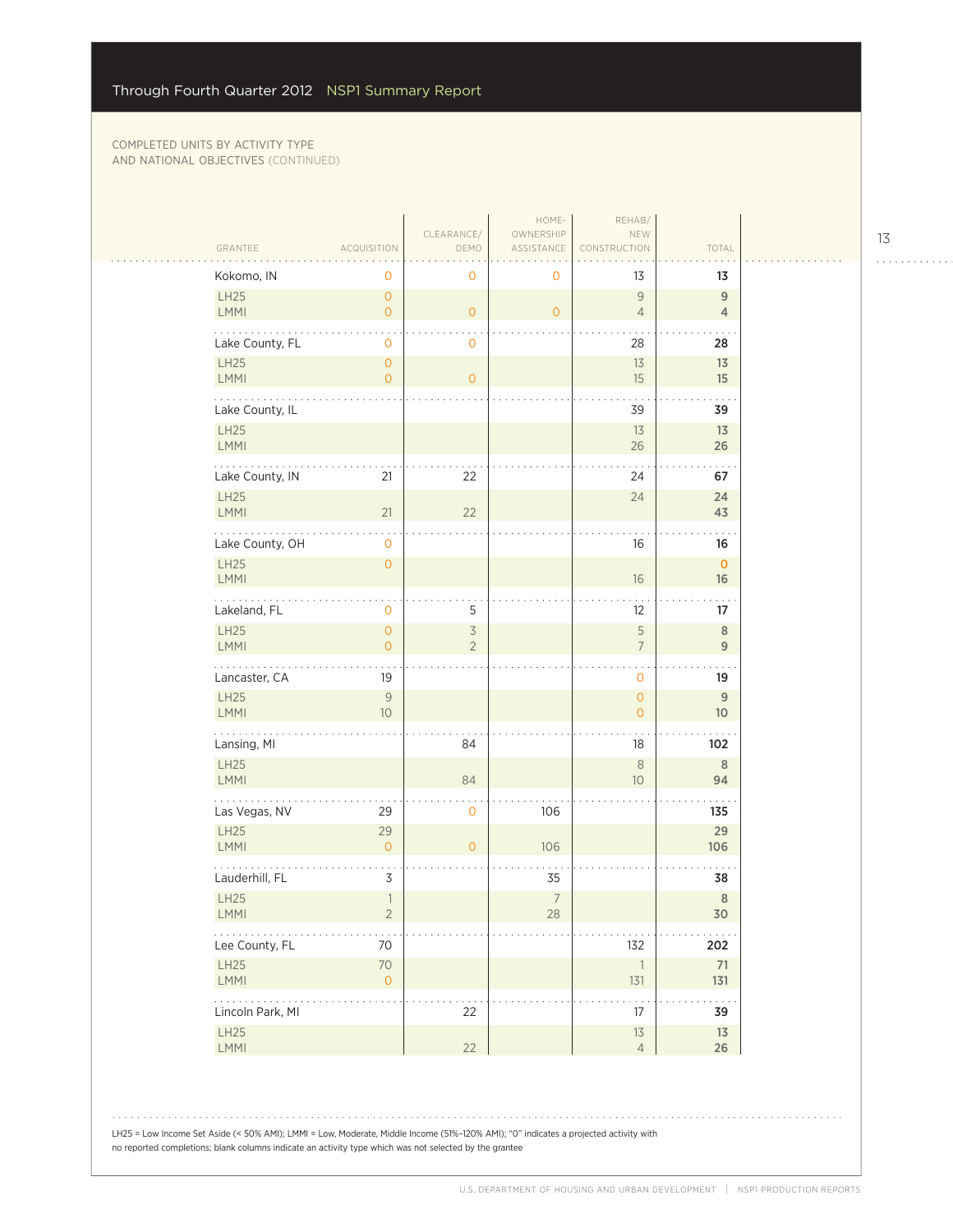|                                     |                                   | CLEARANCE/     | HOME-<br>OWNERSHIP             | REHAB/<br>NEW        |                                 |  |
|-------------------------------------|-----------------------------------|----------------|--------------------------------|----------------------|---------------------------------|--|
| GRANTEE                             | <b>ACQUISITION</b>                | DEMO           | ASSISTANCE                     | CONSTRUCTION         | TOTAL                           |  |
| Long Beach, CA                      | 10                                |                |                                |                      | 10                              |  |
| LH25<br><b>LMMI</b>                 | $\overline{O}$<br>10 <sup>°</sup> |                |                                |                      | $\mathbf{0}$<br>10 <sup>°</sup> |  |
|                                     |                                   |                |                                |                      |                                 |  |
| Lorain, OH<br>LH25                  | 6<br>$\overline{4}$               | 124            |                                |                      | 130<br>$\overline{4}$           |  |
| <b>LMMI</b>                         | $\overline{2}$                    | 124            |                                |                      | 126                             |  |
| .<br>Los Angeles County, CA         | 21                                |                | 100                            |                      | 121                             |  |
| LH25<br>LMMI                        | 21                                |                | 100                            |                      | 21<br>100                       |  |
| Los Angeles, CA                     |                                   |                | 20                             | 40                   | 60                              |  |
| <b>LH25</b><br>LMMI                 |                                   |                | $\overline{3}$<br>17           | 8<br>32              | 11<br>49                        |  |
| Louisville Jefferson County         |                                   |                |                                |                      |                                 |  |
| Metro Government, KY<br><b>LH25</b> |                                   |                |                                | 16<br>$\overline{3}$ | 16<br>$\overline{3}$            |  |
| <b>LMMI</b>                         |                                   |                |                                | 13                   | 13                              |  |
| Macomb County, MI                   | 0                                 | 21             | 108                            | $\mathbf{O}$         | 129                             |  |
| <b>LH25</b><br>LMMI                 | $\overline{0}$                    | 21             | 81<br>27                       | $\overline{0}$       | 81<br>48                        |  |
| Manatee County, FL                  | 0                                 | 98             | 1                              | 29                   | 128                             |  |
| <b>LH25</b><br><b>LMMI</b>          | $\overline{0}$<br>$\overline{0}$  | 98             | $\mathbf{1}$<br>$\overline{O}$ | 22<br>$\overline{7}$ | 23<br>105                       |  |
| .<br>Margate, FL                    | 10                                |                |                                |                      | 10                              |  |
| LH25                                | $\overline{4}$                    |                |                                |                      | $\overline{4}$                  |  |
| <b>LMMI</b>                         | 6                                 |                |                                |                      | 6                               |  |
| Maricopa County, AZ                 | 57                                |                | 10                             | $\mathbf{O}$         | 67                              |  |
| LH25<br>LMMI                        | 21<br>36                          |                | 10 <sup>°</sup>                | $\overline{0}$       | 21<br>46                        |  |
| Marion County, FL                   | 39                                | $\mathbf 0$    |                                | 10                   | 49                              |  |
| LH25                                | 17                                |                |                                | $\circ$              | 17                              |  |
| <b>LMMI</b><br>المالم المالم        | 22                                | $\overline{O}$ |                                | $10$                 | 32                              |  |
| McHenry County, IL                  |                                   |                |                                | 16                   | 16                              |  |
| LH25<br><b>LMMI</b>                 |                                   |                |                                | $\sqrt{6}$<br>$10\,$ | $\,$ 6<br>10                    |  |
| Memphis, TN                         | 21                                |                | 59                             | 22                   | 102                             |  |
| LH25<br>LMMI                        | $\mathsf{O}\xspace$<br>21         |                | 59                             | $\circ$<br>22        | $\pmb{0}$<br>102                |  |
|                                     |                                   |                |                                |                      |                                 |  |

14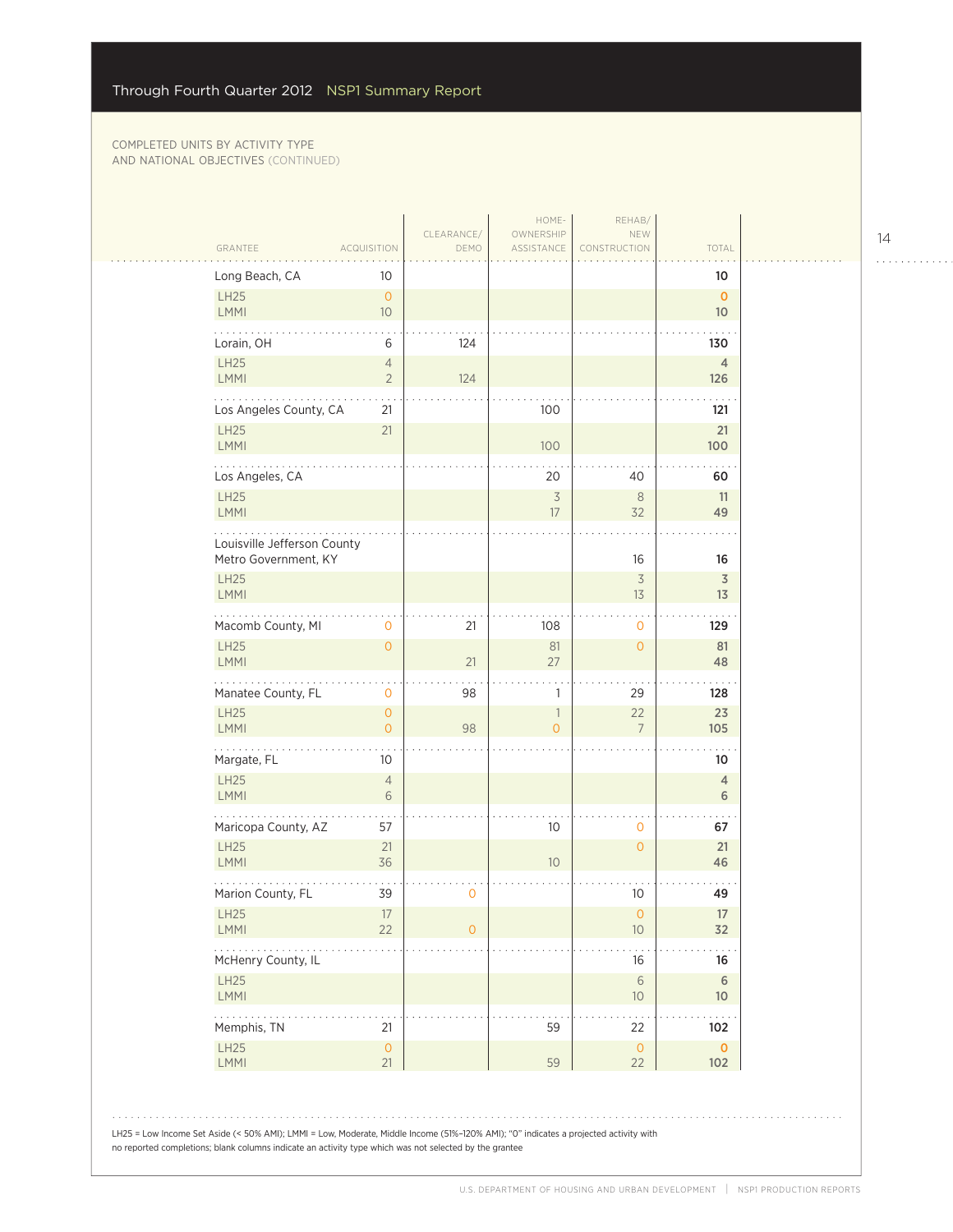|                            |                           |                          | HOME-                   | REHAB/                           |                                           |  |
|----------------------------|---------------------------|--------------------------|-------------------------|----------------------------------|-------------------------------------------|--|
| GRANTEE                    | <b>ACQUISITION</b>        | CLEARANCE/<br>DEMO       | OWNERSHIP<br>ASSISTANCE | NEW<br><b>STRUCTION</b>          | TOTAL                                     |  |
|                            |                           |                          |                         |                                  |                                           |  |
| Mesa, AZ<br>LH25           | 0<br>$\circ$              |                          | 0                       | 62<br>33                         | 63                                        |  |
| LMMI                       | $\overline{O}$            | $\overline{\phantom{a}}$ | $\circ$                 | 29                               | 34<br>29                                  |  |
| Mesquite, TX               |                           |                          |                         | 7                                | 7                                         |  |
| LH25<br><b>LMMI</b>        |                           |                          |                         | $\sqrt{4}$<br>3                  | $\overline{4}$<br>$\overline{\mathsf{3}}$ |  |
| Miami Gardens City, FL     | $\mathbf 0$               | 5                        | $\mathbf 0$             | 50                               | 55                                        |  |
| <b>LH25</b><br>LMMI        | $\mathsf{O}\xspace$       | $\mathsf S$              | $\mathbf{0}$            | $\,8\,$<br>42                    | $\mathbf{8}$<br>47                        |  |
| Miami, FL                  | 26                        | 33                       |                         | 111                              | 170                                       |  |
| LH25<br>LMMI               | 25<br>$\overline{1}$      | 33                       |                         | $111$                            | 25<br>145                                 |  |
| Miami-Dade County, FL      | 12                        | 0                        | 5                       | $\mathbf 0$                      | 17                                        |  |
| <b>LH25</b><br><b>LMMI</b> | $\mathsf{O}\xspace$<br>12 | $\overline{O}$           | 5                       | $\mathsf{O}\xspace$<br>$\circ$   | $\mathbf 0$<br>17                         |  |
| Middletown, OH             |                           | 37                       |                         | 15                               | 52                                        |  |
| LH25<br>LMMI               |                           | 37                       |                         | $\sqrt{6}$<br>$\mathsf{9}$       | 6<br>46                                   |  |
| Milwaukee, WI              |                           | 58                       | 109                     | 58                               | 225                                       |  |
| LH25<br>LMMI               |                           | 58                       | 36<br>73                | 37<br>21                         | 73<br>152                                 |  |
| Minneapolis, MN            | $\mathbf 0$               | 99                       | 6                       | 8                                | 113                                       |  |
| LH25<br>LMMI               | $\overline{O}$            | 99                       | 6                       | $\overline{4}$<br>$\overline{4}$ | $\overline{4}$<br>109                     |  |
| Miramar, FL                | 23                        |                          | 47                      | 47                               | 117                                       |  |
| <b>LH25</b><br>LMMI        | $\,8\,$<br>15             |                          | $\mathsf 9$<br>38       | 9<br>38                          | 26<br>91                                  |  |
| Modesto, CA                | 49                        |                          | $\overline{2}$          |                                  | 51                                        |  |
| LH25<br><b>LMMI</b>        | 13<br>36                  |                          | $\overline{2}$          |                                  | 13<br>38                                  |  |
| Montgomery County, MD      | 1                         |                          |                         |                                  | $\mathbf{1}$                              |  |
| LH25                       | $\overline{1}$            |                          |                         |                                  | $\mathbf{1}$                              |  |
| .<br>Montgomery County, OH | $\mathbf 0$               | 78                       | 1                       | 26                               | 105                                       |  |
| LH25<br>LMMI               | $\mathsf{O}\xspace$       | $78\,$                   | $\mathbf{1}$            | 12<br>14                         | 12<br>93                                  |  |
|                            |                           |                          |                         |                                  |                                           |  |

15

. . . . . . . . . . . .

LH25 = Low Income Set Aside (< 50% AMI); LMMI = Low, Moderate, Middle Income (51%–120% AMI); "0" indicates a projected activity with no reported completions; blank columns indicate an activity type which was not selected by the grantee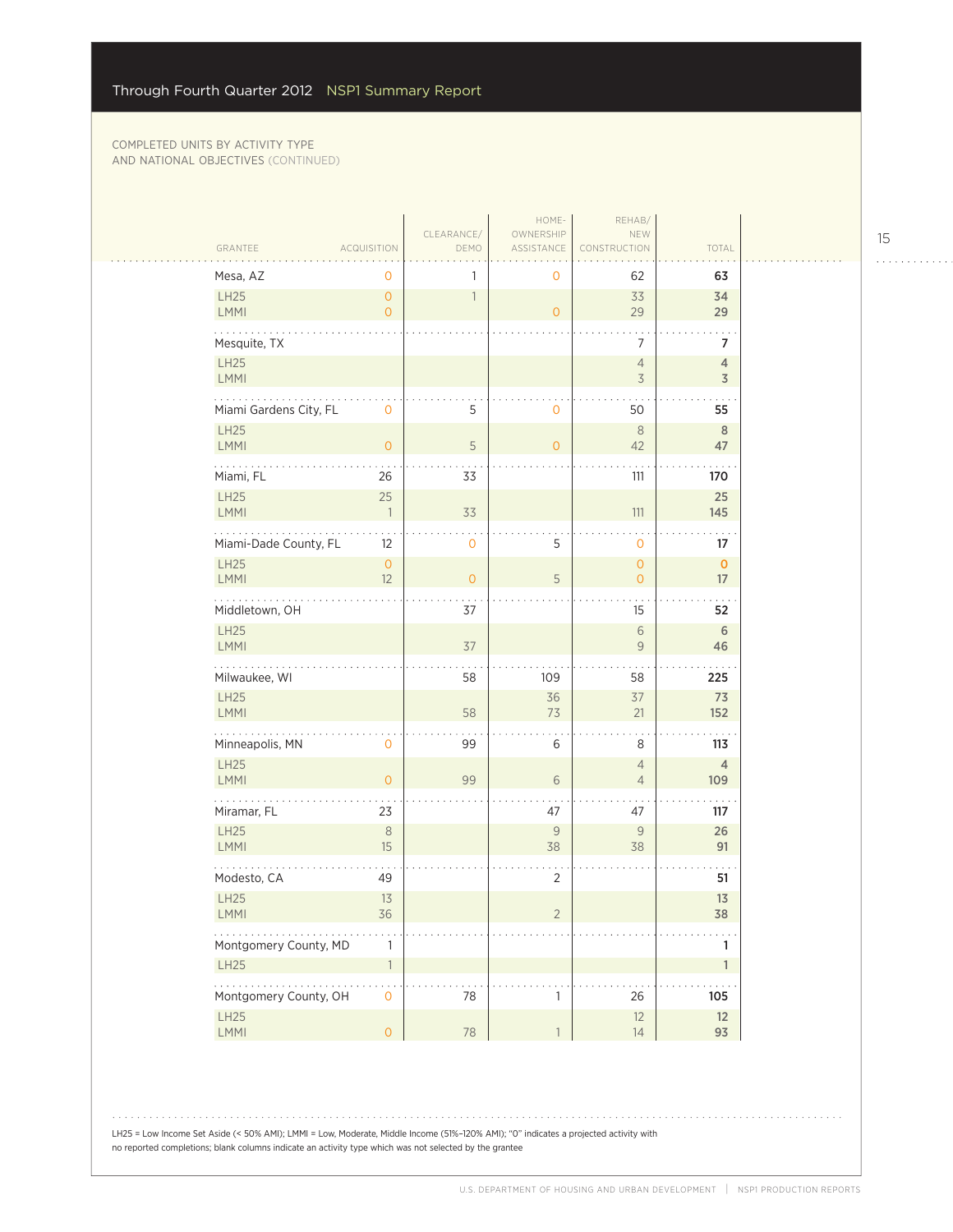$\mathcal{L}_{\mathcal{A}}$ 

| GRANTEE                    | ACQUISITION                           | CLEARANCE/<br>DEMO | HOME-<br>OWNERSHIP<br>ASSISTANCE | REHAB/<br>NEW<br>CONSTRUCTION | TOTAL                                |
|----------------------------|---------------------------------------|--------------------|----------------------------------|-------------------------------|--------------------------------------|
| Moreno Valley, CA          |                                       |                    |                                  | 42                            | 42                                   |
| LH25<br>LMMI               |                                       |                    |                                  | $\overline{4}$<br>38          | $\overline{4}$<br>38                 |
| Muncie, IN                 |                                       | 0                  |                                  | 4                             | 4                                    |
| LH25<br>LMMI               |                                       | $\overline{0}$     |                                  | $\overline{4}$                | $\overline{4}$<br>$\mathbf{O}$       |
| Nashville-Davidson, TN     | 52                                    |                    |                                  |                               | 52                                   |
| <b>LH25</b><br><b>LMMI</b> | 44<br>$\,8\,$                         |                    |                                  |                               | 44<br>8                              |
| Nassau County, NY          | $\mathbf 0$                           |                    |                                  | 148                           | 148                                  |
| <b>LH25</b><br>LMMI        | $\mathsf{O}\xspace$                   |                    |                                  | 126<br>22                     | 126<br>22                            |
| New Mexico State Program   |                                       |                    | 12                               | 130                           | 142                                  |
| <b>LH25</b><br>LMMI        |                                       |                    | $\mathsf S$<br>7                 | 56<br>74                      | 61<br>81                             |
| New Orleans, LA            | 0                                     | 36                 |                                  | $\mathbf 0$                   | 36                                   |
| <b>LH25</b><br>LMMI        | $\overline{O}$                        | 36                 |                                  | $\overline{O}$                | $\mathbf 0$<br>36                    |
| New York City, NY          | 11                                    |                    |                                  | 26                            | 37                                   |
| <b>LH25</b><br>LMMI        | 11                                    |                    |                                  | $\mathbf{O}$<br>26            | 11<br>26                             |
| Newark, NJ                 | 4                                     |                    |                                  | 79                            | 83                                   |
| LH25<br><b>LMMI</b>        | $\mathsf{O}\xspace$<br>$\overline{4}$ |                    |                                  | 21<br>58                      | 21<br>62                             |
| North Miami, FL            | 15                                    |                    |                                  |                               | 15                                   |
| <b>LH25</b><br><b>LMMI</b> | 5<br>10 <sup>°</sup>                  |                    |                                  |                               | $\sqrt{5}$<br>10                     |
| Northern Mariana Islands   | 9                                     |                    |                                  |                               | 9                                    |
| <b>LH25</b><br>LMMI        | $6\,$<br>3                            |                    |                                  |                               | $\,$ 6<br>$\mathsf 3$                |
| Oakland County, MI         |                                       | 81                 | 180                              | 158                           | 419                                  |
| LH25<br>LMMI               |                                       | 81                 | 92<br>88                         | $71\,$<br>87                  | 163<br>256                           |
| .<br>Oakland, CA           | $\overline{2}$                        |                    |                                  | $\mathsf{O}\xspace$           | $\sim$ .<br>$\mathbf 2$              |
| LH25<br>LMMI               | $\overline{2}$                        |                    |                                  | $\mathsf{O}\xspace$           | $\pmb{\mathsf{O}}$<br>$\overline{2}$ |

16 . . . . . . . . . . . .

 $1.1.1.1.1.1.1.1$ 

LH25 = Low Income Set Aside (< 50% AMI); LMMI = Low, Moderate, Middle Income (51%–120% AMI); "0" indicates a projected activity with no reported completions; blank columns indicate an activity type which was not selected by the grantee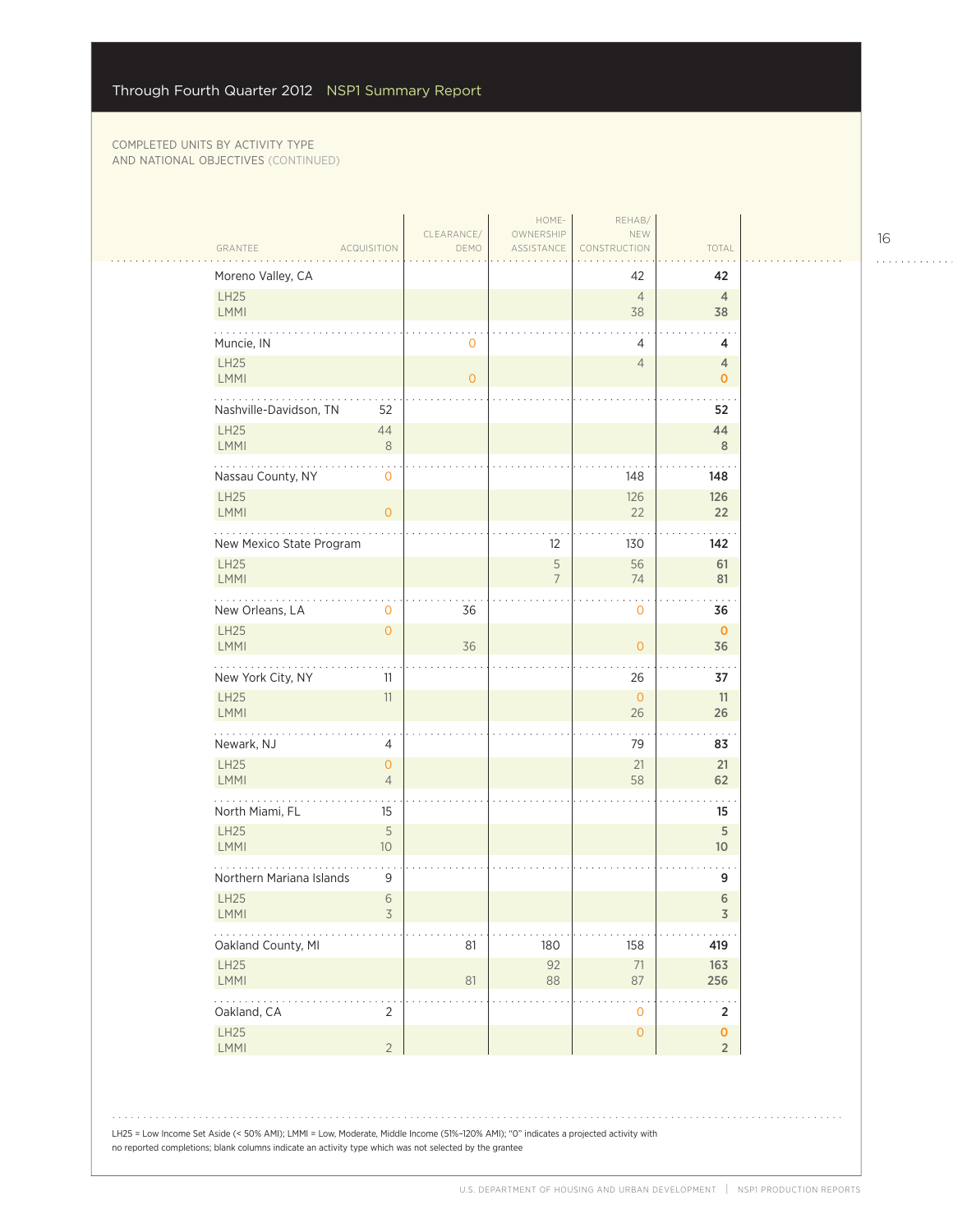| GRANTEE                           | <b>ACQUISITION</b>                                    | CLEARANCE/<br>DEMO             | HOME-<br>OWNERSHIP<br>ASSISTANCE   | REHAB/<br>NEW<br>CONSTRUCTION                   | TOTAL                               |
|-----------------------------------|-------------------------------------------------------|--------------------------------|------------------------------------|-------------------------------------------------|-------------------------------------|
|                                   |                                                       |                                |                                    |                                                 |                                     |
| Oklahoma City, OK<br>LH25<br>LMMI |                                                       |                                |                                    | $\mathbf 0$<br>$\overline{O}$<br>$\overline{O}$ | O<br>$\mathbf{0}$<br>$\mathbf{0}$   |
| Oklahoma State Program            | $\mathbf 0$                                           | 40                             | $\mathbf{0}$                       | $\overline{2}$                                  | 42                                  |
| LH25<br>LMMI                      | $\mathsf{O}\xspace$<br>$\mathsf{O}\xspace$            | $\overline{\phantom{a}}$<br>39 | $\circ$<br>$\circ$                 | $\sqrt{2}$<br>$\overline{O}$                    | $\overline{3}$<br>39                |
| .<br>Ontario, CA                  | $\mathbf 0$                                           |                                |                                    | 16                                              | 16                                  |
| LH25<br>LMMI                      | $\mathsf{O}\xspace$<br>$\mathbf{O}$                   |                                |                                    | $\overline{4}$<br>12                            | $\overline{4}$<br>12                |
| Orange County, CA<br>LH25<br>LMMI | $\,8\,$<br>$\overline{\phantom{a}}$<br>$\overline{7}$ |                                |                                    |                                                 | 8<br>$\mathbf{1}$<br>$\overline{7}$ |
| Orange County, FL                 | 12                                                    | 28                             | 150                                | 71                                              | 261                                 |
| LH25<br>LMMI                      | 12<br>$\mathsf{O}\xspace$                             | 28                             | 14<br>136                          | $\overline{0}$<br>71                            | 26<br>235                           |
| .<br>Orange County, NY            | $\mathbf 0$                                           |                                |                                    | 6                                               | 6                                   |
| LH25<br>LMMI                      | $\circ$                                               |                                |                                    | $\mathbb{1}$<br>5                               | $\mathbf{1}$<br>5                   |
| Orlando, FL                       | $\overline{2}$                                        | $\mathsf{O}\xspace$            |                                    | 41                                              | 43                                  |
| LH25<br>LMMI                      | $\mathsf{O}\xspace$<br>$\overline{2}$                 | $\overline{O}$                 |                                    | 13<br>28                                        | 13<br>30                            |
| .<br>Palm Bay, FL                 | 42                                                    | 4                              |                                    | 16                                              | 62                                  |
| LH25<br><b>LMMI</b>               | 14<br>28                                              | $\overline{4}$                 |                                    | 16<br>$\overline{O}$                            | 34<br>28                            |
| Palm Beach County, FL<br>LH25     | 217                                                   |                                |                                    |                                                 | 217<br>96                           |
| LMMI                              | 96<br>121                                             |                                |                                    |                                                 | 121                                 |
| Palmdale, CA<br>LH25              | $18\,$<br>11                                          |                                | $\mathbf 0$                        |                                                 | 18<br>11                            |
| <b>LMMI</b>                       |                                                       |                                | $\overline{0}$                     |                                                 | 7                                   |
| Pasco County, FL<br>LH25          | $\mathsf{O}\xspace$<br>$\mathsf{O}\xspace$            | 93                             | $\mathbf 0$<br>$\mathsf{O}\xspace$ | 209<br>53                                       | 302<br>53                           |
| LMMI<br>.                         | $\mathsf{O}\xspace$                                   | 93                             | $\overline{0}$                     | 156                                             | 249<br>. .                          |
| Paterson, NJ                      |                                                       | $\overline{2}$                 |                                    | $\boldsymbol{7}$                                | 9                                   |
| LH25<br>LMMI                      |                                                       | $\overline{2}$                 |                                    | $\overline{5}$<br>$\overline{2}$                | 5<br>$\overline{4}$                 |

LH25 = Low Income Set Aside (< 50% AMI); LMMI = Low, Moderate, Middle Income (51%–120% AMI); "0" indicates a projected activity with no reported completions; blank columns indicate an activity type which was not selected by the grantee

17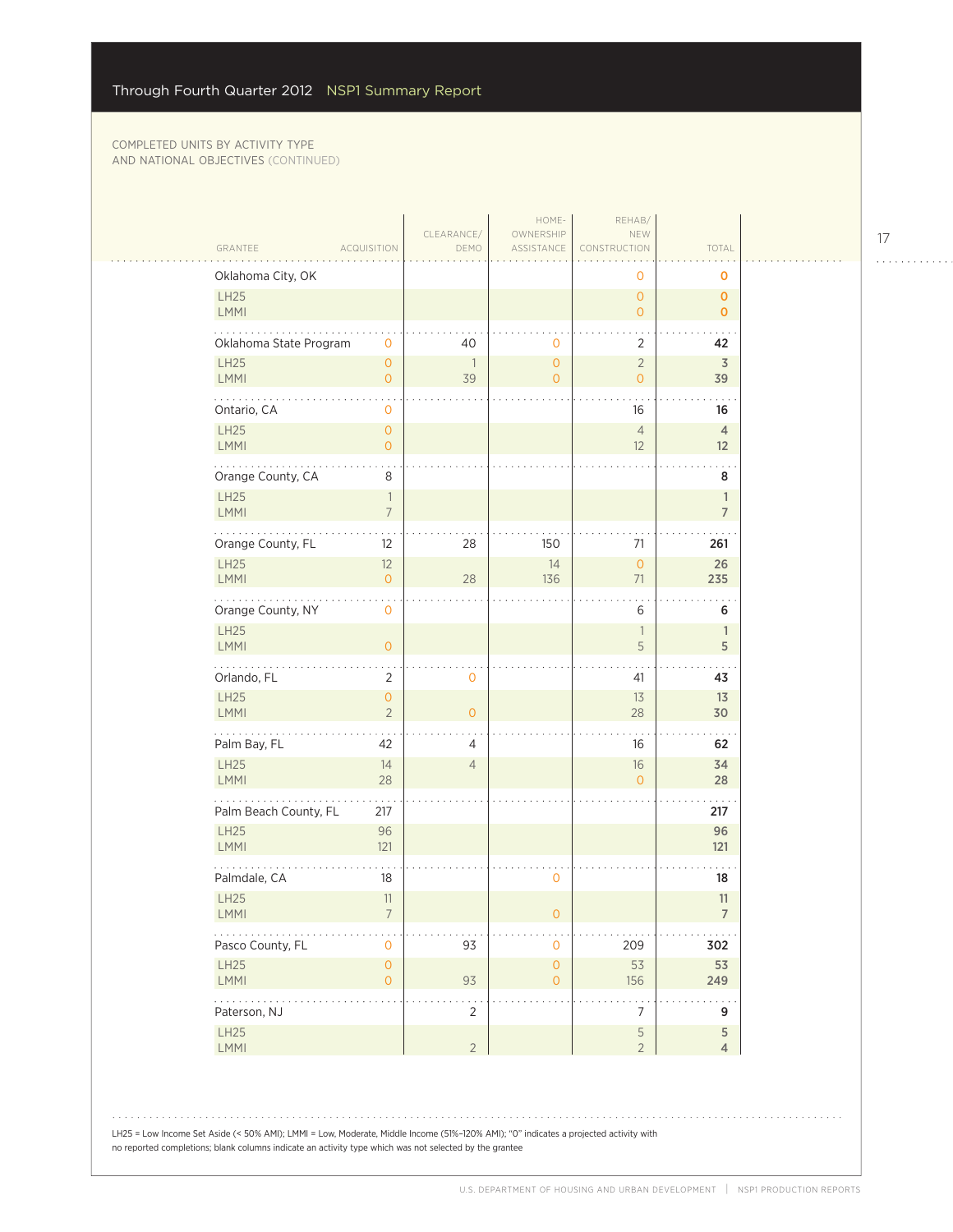المتحدث

|                         |                                     |                    | HOME-                                      | REHAB/                   |                      |
|-------------------------|-------------------------------------|--------------------|--------------------------------------------|--------------------------|----------------------|
| GRANTEE                 | <b>ACQUISITION</b>                  | CLEARANCE/<br>DEMO | OWNERSHIP<br>ASSISTANCE                    | NEW<br><b>NSTRUCTION</b> | TOTAL                |
| Pembroke Pines, FL      | 3                                   |                    | 36                                         | 36                       | 75                   |
| LH25<br><b>LMMI</b>     | $\overline{c}$<br>$\overline{1}$    |                    | $\overline{1}$<br>35                       | $\overline{2}$<br>34     | 5<br>70              |
| Philadelphia, PA        |                                     |                    |                                            | 47                       | 47                   |
| LH25<br><b>LMMI</b>     |                                     |                    |                                            | $\mathbf{O}$<br>47       | $\mathbf{0}$<br>47   |
| .<br>Phoenix, AZ        | 0                                   | 16                 | 186                                        | 229                      | 431                  |
| LH25<br>LMMI            | $\overline{O}$                      | 16                 | 5<br>181                                   | 169<br>60                | 174<br>257           |
| Pima County, AZ         | 0                                   | 5                  |                                            | 15                       | 20                   |
| LH25<br><b>LMMI</b>     | $\mathsf{O}\xspace$                 | $\mathsf S$        |                                            | 11<br>$\overline{4}$     | 11<br>9              |
| Pinellas County, FL     | 0                                   | 0                  | 0                                          | 71                       | 71                   |
| LH25<br>LMMI            | $\mathbf 0$<br>$\overline{0}$       | $\overline{O}$     | $\overline{0}$                             | 36<br>35                 | 36<br>35             |
| .<br>Pittsburgh, PA     |                                     | 154                |                                            | 73                       | 227                  |
| LH25<br>LMMI            |                                     | 154                |                                            | 46<br>27                 | 46<br>181            |
| Plantation, FL          | 8                                   |                    |                                            | 6                        | 14                   |
| LH25<br>LMMI            | $\mathbf 0$<br>8                    |                    |                                            | $\mathsf{O}\xspace$<br>6 | $\mathbf 0$<br>14    |
| .<br>Polk County, Fl    |                                     | 0                  |                                            | 163                      | 163                  |
| LH25<br>LMMI            |                                     | $\overline{O}$     |                                            | 30<br>133                | 30<br>133            |
| Pomona, CA              | 13                                  | 0                  | $\mathbf 0$                                |                          | 13                   |
| LH25<br><b>LMMI</b>     | 6<br>$\overline{7}$                 | $\overline{O}$     | $\overline{0}$                             |                          | 6<br>$\overline{7}$  |
| Pompano Beach, FL       | 20                                  | 3                  |                                            | 1                        | 24                   |
| LH25<br><b>LMMI</b>     | 10<br>10 <sup>°</sup>               | 3                  |                                            |                          | $10$<br>14           |
| Pontiac, MI             | 9                                   | 89                 | 1                                          | 12                       | $111$                |
| LH25<br>LMMI            | $\mathsf 3$<br>6                    | 89                 | $\overline{1}$                             | 12                       | 15<br>96             |
| .<br>Port St. Lucie, FL | $\ddot{\phantom{0}}$<br>$\mathsf O$ | 30                 | $\cdot$<br>$\mathsf{O}\xspace$             | 107                      | $\sim$ $\sim$<br>137 |
| LH25<br>LMMI            | $\mathsf O$<br>$\mathsf{O}\xspace$  | $13$<br>17         | $\mathsf{O}\xspace$<br>$\mathsf{O}\xspace$ | $44$<br>63               | 57<br>80             |

LH25 = Low Income Set Aside (< 50% AMI); LMMI = Low, Moderate, Middle Income (51%–120% AMI); "0" indicates a projected activity with no reported completions; blank columns indicate an activity type which was not selected by the grantee

18

. . . . . . . . . . . .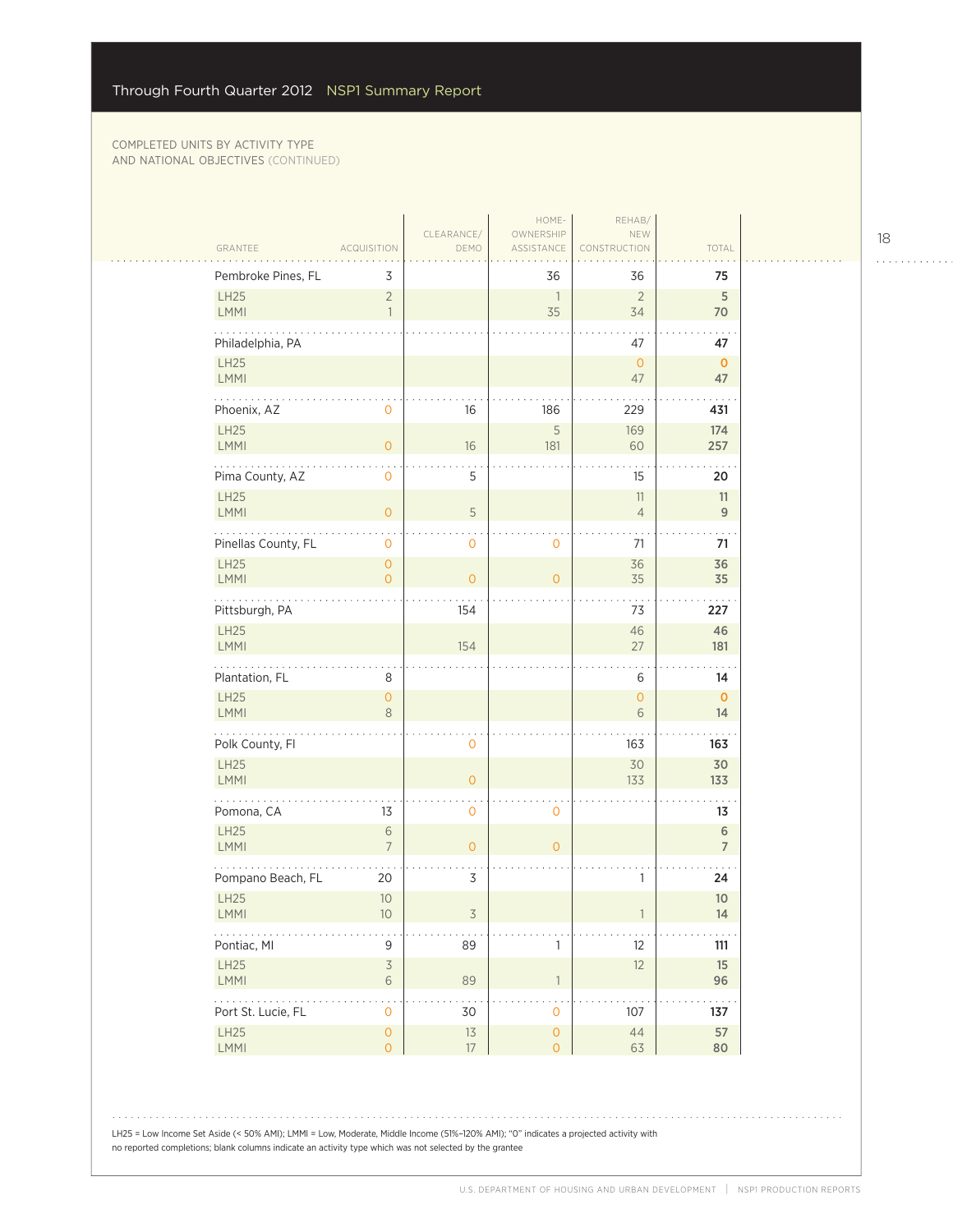| GRANTEE<br><b>ACQUISITION</b>   | CLEARANCE/<br>DEMO               | HOME-<br>OWNERSHIP<br>ASSISTANCE | REHAB/<br>NEW<br>CONSTRUCTION            | TOTAL                        |
|---------------------------------|----------------------------------|----------------------------------|------------------------------------------|------------------------------|
| Prince Georges County, MD       |                                  | 1,117                            | 26                                       | 1,143                        |
| LH25<br>LMMI                    |                                  | 142<br>975                       | $\overline{4}$<br>22                     | 146<br>997                   |
| Prince William County, VA       | 3                                | 22                               |                                          | 25                           |
| LH25<br><b>LMMI</b>             | $\overline{\mathcal{S}}$         | 1<br>21                          |                                          | $\overline{4}$<br>21         |
| Rancho Cucamonga, CA            | 9                                |                                  |                                          | 9                            |
| LH25<br>LMMI                    | $\overline{\mathcal{S}}$<br>6    |                                  |                                          | $\overline{\mathsf{3}}$<br>6 |
| Redford, MI                     | 25                               | $\mathbf 0$                      | 37                                       | 62                           |
| LH25<br>LMMI                    | 25                               | $\mathbf{O}$<br>$\overline{O}$   | 13<br>24                                 | 13<br>49                     |
| Rhode Island State Program      | $\overline{2}$<br>$\overline{2}$ | 136                              | 225                                      | 365                          |
| LH25<br><b>LMMI</b>             | $\overline{2}$<br>$\overline{2}$ | 136                              | 100<br>125                               | 100<br>265                   |
| Rialto, CA                      | 3                                | 58                               |                                          | 61                           |
| LH25<br>LMMI                    | 0<br>$\overline{3}$              | 58                               |                                          | $\mathbf 0$<br>61            |
| Richland County, SC             | 37                               |                                  | 12                                       | 49                           |
| LH25<br><b>LMMI</b>             | 37                               |                                  | $\mathsf{9}$<br>$\overline{3}$           | 9<br>40                      |
| .<br>Richmond, CA               | 0                                |                                  | 14                                       | 14                           |
| LH25<br>LMMI                    | $\overline{O}$                   |                                  | 6<br>$\,8\,$                             | 6<br>$\,8\,$                 |
| Riverside County, CA<br>65      |                                  | 67                               | 214                                      | 346                          |
| LH25<br>65<br>LMMI              | $\overline{0}$                   | $\overline{\mathcal{S}}$<br>64   | 64<br>150                                | 132<br>214                   |
| Riverside, CA<br>62             | 9                                |                                  |                                          | 71                           |
| 35<br>LH25<br><b>LMMI</b><br>27 | 9                                |                                  |                                          | 35<br>36                     |
| Rockford, IL                    | $26\,$<br>1                      | $\mathbf 0$                      | 1                                        | 28                           |
| LH25<br>LMMI                    | $26\,$<br>$\mathbf{1}$           | $\mathsf{O}\xspace$<br>$\circ$   | $\ensuremath{\mathbb{1}}$<br>$\mathsf O$ | $\overline{1}$<br>$27\,$     |
| Sacramento County, CA           | $\mathsf{O}\xspace$<br>1         |                                  | 166                                      | .<br>167                     |
| LH25<br>LMMI                    | $\overline{0}$<br>$\mathbf{1}$   |                                  | 55<br>$111$                              | 55<br>112                    |

LH25 = Low Income Set Aside (< 50% AMI); LMMI = Low, Moderate, Middle Income (51%–120% AMI); "0" indicates a projected activity with no reported completions; blank columns indicate an activity type which was not selected by the grantee

 $\begin{array}{cccccccccccccc} . & . & . & . & . & . & . & . & . & . & . & . & . \end{array}$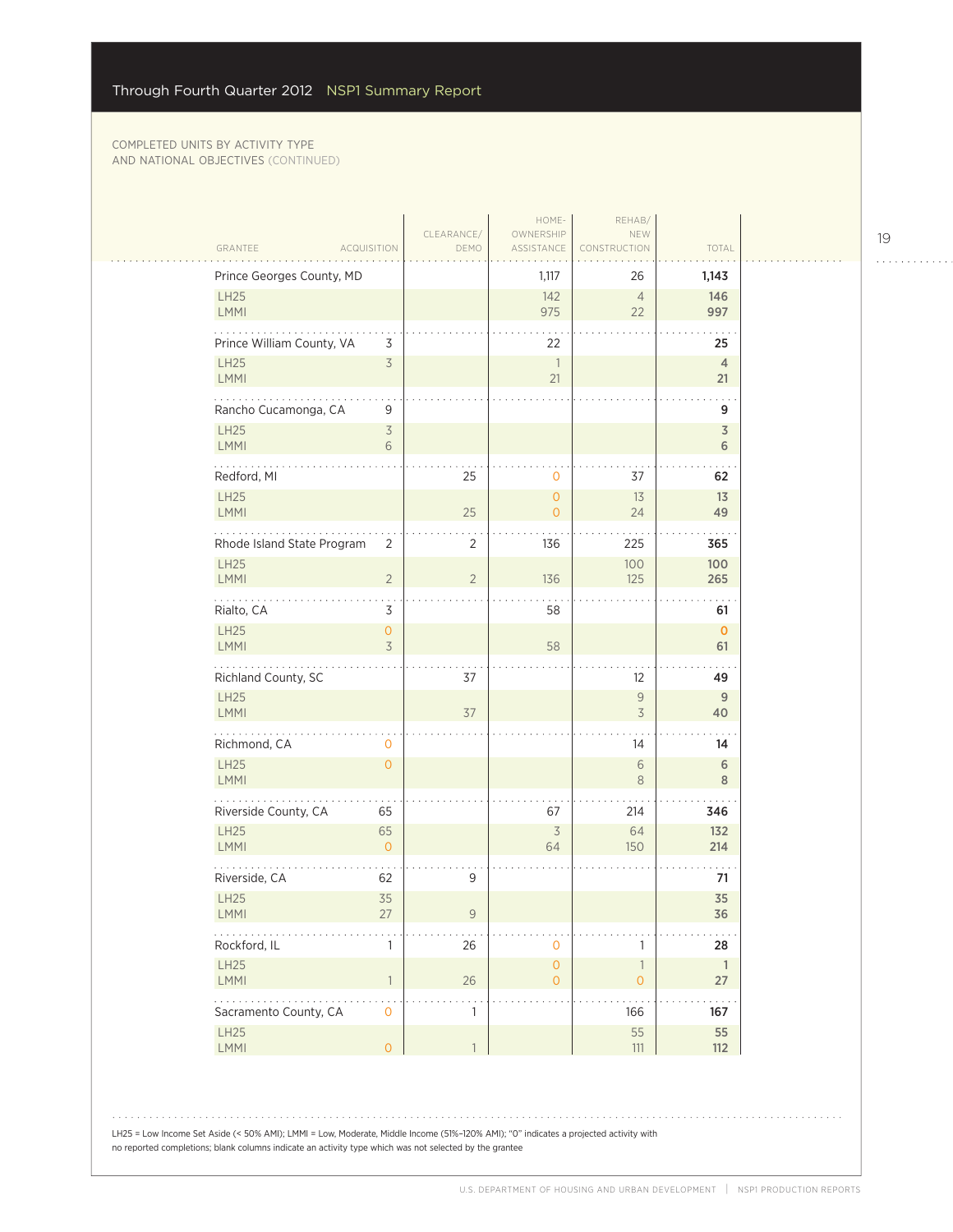$\sim$  .

| CLEARANCE/<br>OWNERSHIP<br>NEW<br>TOTAL<br>GRANTEE<br><b>ACQUISITION</b><br>DEMO<br>ASSISTANCE<br>CONSTRUCTION<br>Sacramento, CA<br>0<br>111<br>0<br>111<br>LH25<br>38<br>38<br>LMMI<br>73<br>73<br>$\overline{O}$<br>$\overline{O}$<br>San Antonio, TX<br>18<br>214<br>105<br>337<br>LH25<br>86<br>$\circ$<br>86<br>LMMI<br>19<br>18<br>251<br>214<br>.<br>San Bernardino County, CA<br>18<br>286<br>304<br>LH25<br>$\boldsymbol{7}$<br>155<br>148<br>LMMI<br>11<br>138<br>149<br>San Bernardino, CA<br>54<br>11<br>65<br><b>LH25</b><br>9<br>9<br>LMMI<br>45<br>56<br>11<br>3<br>San Diego County, CA<br>14<br>18<br>1<br><b>LH25</b><br>14<br>15<br>1<br>LMMI<br>$\overline{\mathcal{S}}$<br>3<br>San Diego, CA<br>51<br>38<br>93<br>4<br><b>LH25</b><br>30<br>34<br>$\overline{4}$<br><b>LMMI</b><br>51<br>$\,8\,$<br>59<br>San Joaquin County, CA<br>80<br>0<br>122<br>42<br><b>LH25</b><br>42<br>42<br>LMMI<br>80<br>80<br>$\overline{O}$<br>.<br>San Jose, CA<br>5<br>5<br>5<br><b>LH25</b><br>5<br>Santa Ana, CA<br>50<br>4<br>54<br><b>LH25</b><br>14<br>14<br>LMMI<br>36<br>$\overline{4}$<br>40<br>Sarasota County, FL<br>60<br>60<br><b>LH25</b><br>26<br>26<br>LMMI<br>34<br>34<br>.<br>Savannah, GA<br>$\overline{2}$<br>6<br>8<br>LH25<br>$\sqrt{2}$<br>$\overline{3}$<br>$\overline{\phantom{a}}$<br><b>LMMI</b><br>$\overline{O}$<br>5<br>5<br>.<br>Seminole County, FL<br>3<br>58<br>61<br><b>LH25</b><br>$\mathsf{O}\xspace$<br>35<br>35<br>$\overline{3}$<br>LMMI<br>23<br>$26\,$ |  | HOME- | REHAB/ |  |
|-------------------------------------------------------------------------------------------------------------------------------------------------------------------------------------------------------------------------------------------------------------------------------------------------------------------------------------------------------------------------------------------------------------------------------------------------------------------------------------------------------------------------------------------------------------------------------------------------------------------------------------------------------------------------------------------------------------------------------------------------------------------------------------------------------------------------------------------------------------------------------------------------------------------------------------------------------------------------------------------------------------------------------------------------------------------------------------------------------------------------------------------------------------------------------------------------------------------------------------------------------------------------------------------------------------------------------------------------------------------------------------------------------------------------------------------------------------------------------------------------------|--|-------|--------|--|
|                                                                                                                                                                                                                                                                                                                                                                                                                                                                                                                                                                                                                                                                                                                                                                                                                                                                                                                                                                                                                                                                                                                                                                                                                                                                                                                                                                                                                                                                                                       |  |       |        |  |
|                                                                                                                                                                                                                                                                                                                                                                                                                                                                                                                                                                                                                                                                                                                                                                                                                                                                                                                                                                                                                                                                                                                                                                                                                                                                                                                                                                                                                                                                                                       |  |       |        |  |
|                                                                                                                                                                                                                                                                                                                                                                                                                                                                                                                                                                                                                                                                                                                                                                                                                                                                                                                                                                                                                                                                                                                                                                                                                                                                                                                                                                                                                                                                                                       |  |       |        |  |
|                                                                                                                                                                                                                                                                                                                                                                                                                                                                                                                                                                                                                                                                                                                                                                                                                                                                                                                                                                                                                                                                                                                                                                                                                                                                                                                                                                                                                                                                                                       |  |       |        |  |
|                                                                                                                                                                                                                                                                                                                                                                                                                                                                                                                                                                                                                                                                                                                                                                                                                                                                                                                                                                                                                                                                                                                                                                                                                                                                                                                                                                                                                                                                                                       |  |       |        |  |
|                                                                                                                                                                                                                                                                                                                                                                                                                                                                                                                                                                                                                                                                                                                                                                                                                                                                                                                                                                                                                                                                                                                                                                                                                                                                                                                                                                                                                                                                                                       |  |       |        |  |
|                                                                                                                                                                                                                                                                                                                                                                                                                                                                                                                                                                                                                                                                                                                                                                                                                                                                                                                                                                                                                                                                                                                                                                                                                                                                                                                                                                                                                                                                                                       |  |       |        |  |
|                                                                                                                                                                                                                                                                                                                                                                                                                                                                                                                                                                                                                                                                                                                                                                                                                                                                                                                                                                                                                                                                                                                                                                                                                                                                                                                                                                                                                                                                                                       |  |       |        |  |
|                                                                                                                                                                                                                                                                                                                                                                                                                                                                                                                                                                                                                                                                                                                                                                                                                                                                                                                                                                                                                                                                                                                                                                                                                                                                                                                                                                                                                                                                                                       |  |       |        |  |
|                                                                                                                                                                                                                                                                                                                                                                                                                                                                                                                                                                                                                                                                                                                                                                                                                                                                                                                                                                                                                                                                                                                                                                                                                                                                                                                                                                                                                                                                                                       |  |       |        |  |
|                                                                                                                                                                                                                                                                                                                                                                                                                                                                                                                                                                                                                                                                                                                                                                                                                                                                                                                                                                                                                                                                                                                                                                                                                                                                                                                                                                                                                                                                                                       |  |       |        |  |
|                                                                                                                                                                                                                                                                                                                                                                                                                                                                                                                                                                                                                                                                                                                                                                                                                                                                                                                                                                                                                                                                                                                                                                                                                                                                                                                                                                                                                                                                                                       |  |       |        |  |
|                                                                                                                                                                                                                                                                                                                                                                                                                                                                                                                                                                                                                                                                                                                                                                                                                                                                                                                                                                                                                                                                                                                                                                                                                                                                                                                                                                                                                                                                                                       |  |       |        |  |
|                                                                                                                                                                                                                                                                                                                                                                                                                                                                                                                                                                                                                                                                                                                                                                                                                                                                                                                                                                                                                                                                                                                                                                                                                                                                                                                                                                                                                                                                                                       |  |       |        |  |
|                                                                                                                                                                                                                                                                                                                                                                                                                                                                                                                                                                                                                                                                                                                                                                                                                                                                                                                                                                                                                                                                                                                                                                                                                                                                                                                                                                                                                                                                                                       |  |       |        |  |
|                                                                                                                                                                                                                                                                                                                                                                                                                                                                                                                                                                                                                                                                                                                                                                                                                                                                                                                                                                                                                                                                                                                                                                                                                                                                                                                                                                                                                                                                                                       |  |       |        |  |
|                                                                                                                                                                                                                                                                                                                                                                                                                                                                                                                                                                                                                                                                                                                                                                                                                                                                                                                                                                                                                                                                                                                                                                                                                                                                                                                                                                                                                                                                                                       |  |       |        |  |
|                                                                                                                                                                                                                                                                                                                                                                                                                                                                                                                                                                                                                                                                                                                                                                                                                                                                                                                                                                                                                                                                                                                                                                                                                                                                                                                                                                                                                                                                                                       |  |       |        |  |
|                                                                                                                                                                                                                                                                                                                                                                                                                                                                                                                                                                                                                                                                                                                                                                                                                                                                                                                                                                                                                                                                                                                                                                                                                                                                                                                                                                                                                                                                                                       |  |       |        |  |
|                                                                                                                                                                                                                                                                                                                                                                                                                                                                                                                                                                                                                                                                                                                                                                                                                                                                                                                                                                                                                                                                                                                                                                                                                                                                                                                                                                                                                                                                                                       |  |       |        |  |
|                                                                                                                                                                                                                                                                                                                                                                                                                                                                                                                                                                                                                                                                                                                                                                                                                                                                                                                                                                                                                                                                                                                                                                                                                                                                                                                                                                                                                                                                                                       |  |       |        |  |
|                                                                                                                                                                                                                                                                                                                                                                                                                                                                                                                                                                                                                                                                                                                                                                                                                                                                                                                                                                                                                                                                                                                                                                                                                                                                                                                                                                                                                                                                                                       |  |       |        |  |
|                                                                                                                                                                                                                                                                                                                                                                                                                                                                                                                                                                                                                                                                                                                                                                                                                                                                                                                                                                                                                                                                                                                                                                                                                                                                                                                                                                                                                                                                                                       |  |       |        |  |
|                                                                                                                                                                                                                                                                                                                                                                                                                                                                                                                                                                                                                                                                                                                                                                                                                                                                                                                                                                                                                                                                                                                                                                                                                                                                                                                                                                                                                                                                                                       |  |       |        |  |
|                                                                                                                                                                                                                                                                                                                                                                                                                                                                                                                                                                                                                                                                                                                                                                                                                                                                                                                                                                                                                                                                                                                                                                                                                                                                                                                                                                                                                                                                                                       |  |       |        |  |

LH25 = Low Income Set Aside (< 50% AMI); LMMI = Low, Moderate, Middle Income (51%–120% AMI); "0" indicates a projected activity with no reported completions; blank columns indicate an activity type which was not selected by the grantee

20

. . . . . . . . . . . .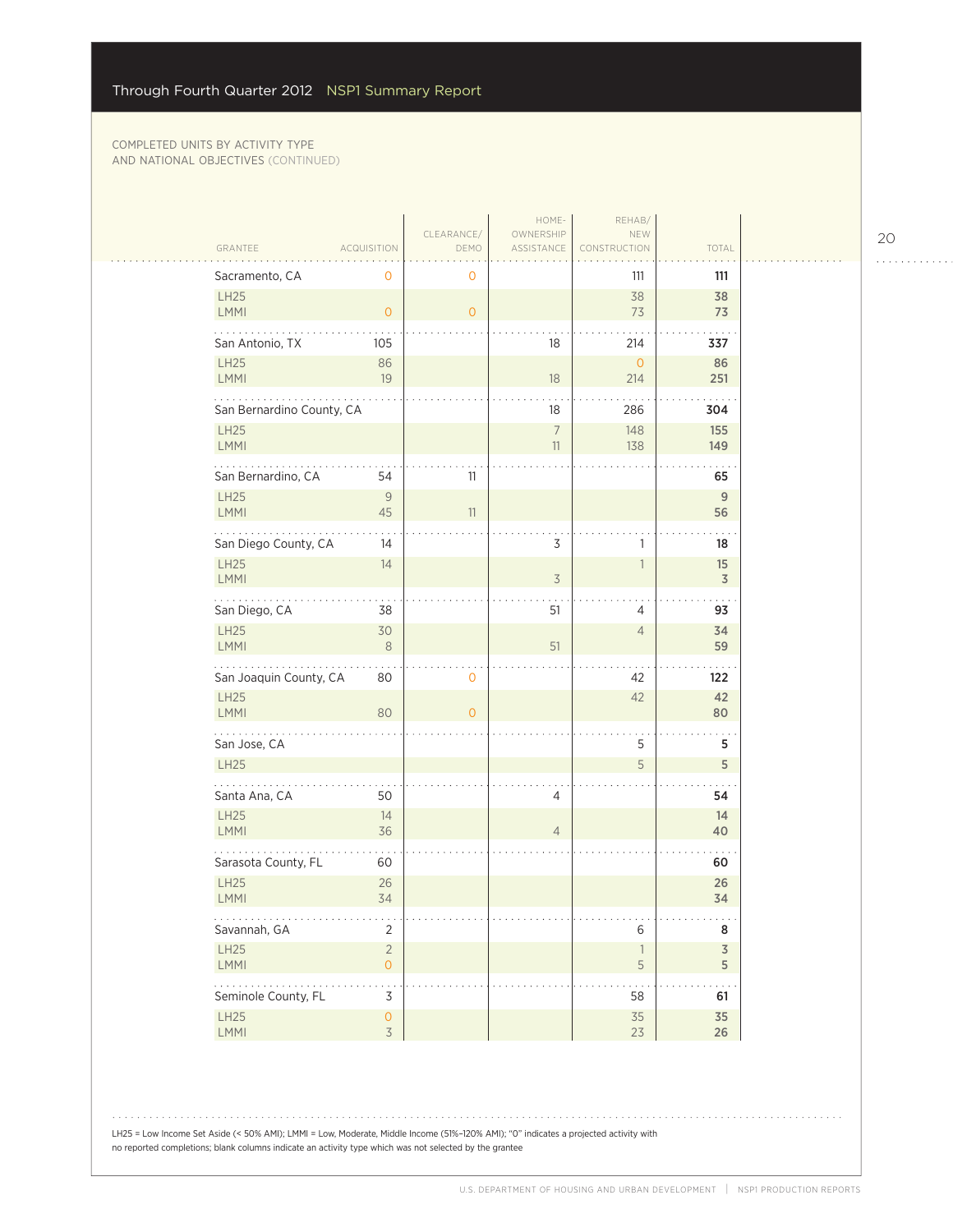| Shelby County, TN                                               | 25                                    |                |                | 34                                    | 59                            |
|-----------------------------------------------------------------|---------------------------------------|----------------|----------------|---------------------------------------|-------------------------------|
| LH25<br>LMMI                                                    | 6<br>19                               |                |                | 11<br>23                              | 17<br>42                      |
| South Bend, IN                                                  |                                       | 69             |                | 25                                    | 94                            |
| LH25<br><b>LMMI</b>                                             |                                       | 69             |                | 17<br>$\,8\,$                         | 17<br>77                      |
| South Carolina                                                  |                                       |                |                |                                       |                               |
| State Program                                                   | 206                                   | 307            |                | 77                                    | 590<br>194                    |
| LH25<br>LMMI                                                    | 124<br>82                             | 307            |                | 70<br>$7\overline{ }$                 | 396                           |
| Southfield, MI                                                  |                                       | 6              | 65             | 51                                    | 122                           |
| LH25<br><b>LMMI</b>                                             |                                       | 6              | 65             | 22<br>29                              | 22<br>100                     |
| Springfield, MA                                                 |                                       | 0              |                | 24                                    | 24                            |
| LH25<br>LMMI                                                    |                                       | $\overline{0}$ |                | 14<br>10                              | 14<br>10 <sup>°</sup>         |
| Springfield, OH                                                 | 0                                     | 30             |                | 22                                    | 52                            |
| LH25<br><b>LMMI</b>                                             | $\overline{O}$<br>$\overline{0}$      | $\circ$<br>30  |                | 12<br>10 <sup>°</sup>                 | 12<br>40                      |
| St Paul, MN                                                     | 30                                    |                |                |                                       | 30                            |
| LH25<br><b>LMMI</b>                                             | 22<br>$\,8\,$                         |                |                |                                       | 22<br>$\,$ 8 $\,$             |
| $\mathbb{Z}^2$ . The set of $\mathbb{Z}^2$<br>St Petersburg, FL | . .<br>0                              | 0              |                | 20                                    | 20                            |
| LH25<br><b>LMMI</b>                                             | $\mathsf{O}\xspace$<br>$\overline{0}$ | $\overline{0}$ |                | 20<br>$\Omega$                        | 20<br>$\mathbf 0$             |
| St. Clair County, IL                                            | 42                                    |                |                |                                       | 42                            |
| LH25<br><b>LMMI</b>                                             | 18<br>24                              |                |                |                                       | 18<br>24                      |
| St. Louis County, MO                                            | 0                                     |                |                | 33                                    | 33                            |
| LH25<br><b>LMMI</b>                                             | 0<br>$\mathsf{O}\xspace$              |                |                | 18<br>15                              | 18<br>15                      |
| St. Louis, MO                                                   | 0                                     |                |                | 3                                     | 3                             |
| LH25<br><b>LMMI</b>                                             | 0<br>0                                |                |                | $\mathsf{O}\xspace$<br>$\overline{3}$ | $\mathbf 0$<br>$\overline{3}$ |
| Stanislaus County, CA                                           | 69                                    |                | 3              | 69                                    | 141                           |
| <b>LH25</b><br><b>LMMI</b>                                      | 24<br>45                              |                | $\mathfrak{Z}$ | 24<br>45                              | 48<br>93                      |
|                                                                 |                                       |                |                |                                       |                               |

21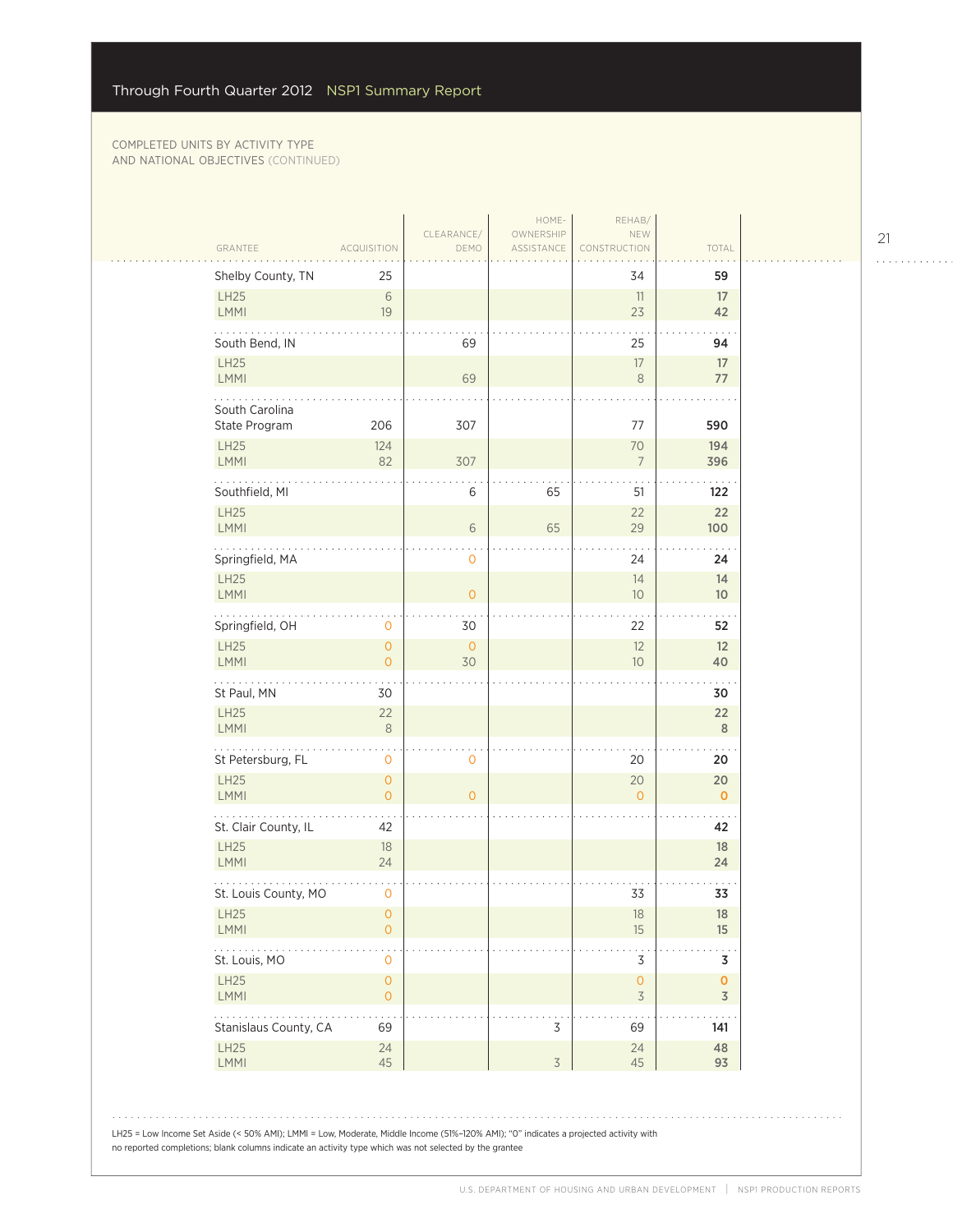|                             |                          |                            | HOME-                   | REHAB/                       |                            |
|-----------------------------|--------------------------|----------------------------|-------------------------|------------------------------|----------------------------|
| GRANTEE                     | <b>ACQUISITION</b>       | CLEARANCE/<br>DEMO         | OWNERSHIP<br>ASSISTANCE | NEW<br><b>RUCTION</b>        | TOTAL                      |
| Stark County, OH            | 33                       | 17                         | 42                      | 2                            | 94                         |
| LH25<br><b>LMMI</b>         | 14<br>19                 | 17                         | 42                      | $\overline{2}$               | 14<br>80                   |
| State of Alabama            |                          | $\circ$                    |                         | 156                          | $\ddotsc$<br>156           |
| <b>LH25</b><br>LMMI         |                          | $\overline{0}$             |                         | 75<br>81                     | 75<br>81                   |
| .<br>State of Arkansas      |                          |                            |                         | 271                          | 271                        |
| <b>LH25</b><br><b>LMMI</b>  |                          |                            |                         | 260<br>11                    | 260<br>11                  |
| State of California         | $\circ$                  | 90                         | 198                     | 530                          | 818                        |
| <b>LH25</b><br>LMMI         | $\mathbf{O}$             | 90                         | 198                     | 187<br>343                   | 187<br>631                 |
| State of Colorado           | 0                        |                            | 0                       | $\mathbf 0$                  | 0                          |
| <b>LH25</b><br>LMMI         | $\mathbf{O}$<br>$\Omega$ |                            | $\overline{O}$          | $\mathbf{O}$<br>$\mathbf{O}$ | $\mathbf 0$<br>$\mathbf 0$ |
| 2020au<br>State of Delaware |                          | 3                          | 28                      | 51                           | 82                         |
| <b>LH25</b><br>LMMI         |                          | $\overline{3}$             | $7\overline{ }$<br>21   | 14<br>37                     | 21<br>61                   |
| State of Florida            | 531                      | 12                         | 100                     | 736                          | 1379                       |
| <b>LH25</b><br>LMMI         | 267<br>264               | $\overline{1}$<br>11       | 100                     | 300<br>436                   | 568<br>811                 |
| .<br>State of Georgia       | 14                       | 0                          | 559                     | 363                          | 936                        |
| <b>LH25</b><br><b>LMMI</b>  | $\overline{0}$<br>14     | $\overline{O}$<br>$\Omega$ | 74<br>485               | 142<br>221                   | 216<br>720                 |
| State of Idaho              | 206                      |                            | 53                      |                              | 259                        |
| <b>LH25</b><br>LMMI         | 59<br>147                |                            | 5<br>48                 |                              | 64<br>195                  |
| State of Illinois           |                          | 0                          | 1                       | 74                           | 75                         |
| <b>LH25</b><br><b>LMMI</b>  |                          | 0                          |                         | 47<br>27                     | 47<br>28                   |
| State of Indiana-IHCDA      |                          | 118                        | 478                     | 527                          | 1,123                      |
| <b>LH25</b><br><b>LMMI</b>  |                          | 118                        | 478                     | 242<br>285                   | 242<br>881                 |
| .<br>State of Iowa          | 73                       | 142                        |                         | 131                          | 346                        |
| LH25<br>LMMI                | 48<br>25                 | 28<br>114                  |                         | 51<br>80                     | 127<br>219                 |
|                             |                          |                            |                         |                              |                            |

22

. . . . . . . . . . . .

LH25 = Low Income Set Aside (< 50% AMI); LMMI = Low, Moderate, Middle Income (51%–120% AMI); "0" indicates a projected activity with no reported completions; blank columns indicate an activity type which was not selected by the grantee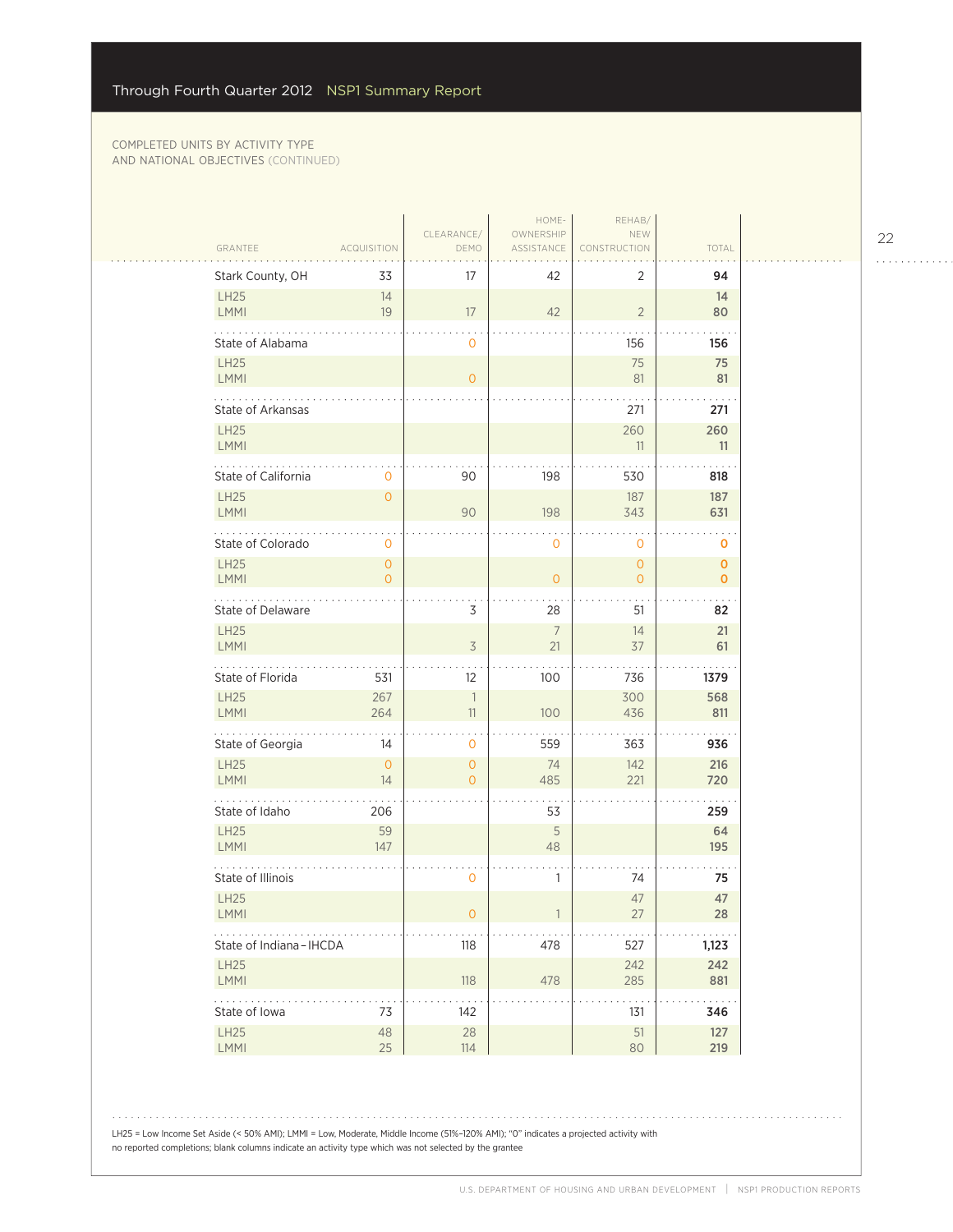$\mathcal{L}_{\mathcal{A}}$ 

| GRANTEE                             | <b>ACQUISITION</b>                    | CLEARANCE/<br>DEMO             | HOME-<br>OWNERSHIP<br>ASSISTANCE | REHAB/<br>NEW<br>CONSTRUCTION | TOTAL      |  |
|-------------------------------------|---------------------------------------|--------------------------------|----------------------------------|-------------------------------|------------|--|
| State of Kansas                     | 3                                     | $\overline{2}$                 | 24                               | 190                           | 219        |  |
| <b>LH25</b><br>LMMI                 | $\overline{2}$<br>$\mathbf{1}$        | $\overline{2}$                 | $\overline{4}$<br>20             | 81<br>109                     | 87<br>132  |  |
| State of Kentucky                   | 26                                    | 28                             | 13                               | 168                           | 235        |  |
| LH25<br><b>LMMI</b>                 | 26                                    | $\overline{7}$<br>21           | 13                               | 70<br>98                      | 90<br>145  |  |
| State of Louisiana                  | 0                                     | 0                              | 167                              | 232                           | 399        |  |
| <b>LH25</b><br><b>LMMI</b>          | $\overline{O}$<br>$\overline{0}$      | $\mathbf{0}$<br>$\overline{O}$ | 167                              | 151<br>81                     | 151<br>248 |  |
| State of Maine                      | 0                                     | 6                              |                                  | 26                            | 32         |  |
| <b>LH25</b>                         | $\overline{O}$                        |                                |                                  | 11                            | 11         |  |
| LMMI                                | $\overline{0}$                        | $6\,$                          |                                  | 15                            | 21         |  |
| State of Maryland<br><b>LH25</b>    | 5<br>$\overline{2}$                   | 1                              | 236<br>30                        | 48<br>31                      | 290<br>63  |  |
| <b>LMMI</b>                         | 3                                     | 1                              | 206                              | 17                            | 227        |  |
| State of Massachusetts              | 24                                    | 32                             |                                  | 189                           | 245        |  |
| <b>LH25</b><br>LMMI                 | $\overline{7}$<br>17                  | 32                             |                                  | 101<br>88                     | 108<br>137 |  |
| State of Michigan                   | 0                                     | 756                            | 21                               | 141                           | 918        |  |
| <b>LH25</b><br>LMMI                 | $\Omega$                              | 756                            | $\overline{3}$<br>18             | 6<br>135                      | 9<br>909   |  |
| State of Minnesota                  |                                       |                                | 121                              | 181                           | 302        |  |
| LH25                                |                                       |                                | 31                               | 73                            | 104        |  |
| <b>LMMI</b>                         |                                       |                                | 90                               | 108                           | 198        |  |
| State of Mississippi<br><b>LH25</b> | 546<br>92                             |                                |                                  | 139<br>139                    | 685<br>231 |  |
| <b>LMMI</b>                         | 454                                   |                                |                                  |                               | 454        |  |
| State of Missouri                   | 4                                     | 6                              | 295                              | 14                            | 319        |  |
| LH25<br><b>LMMI</b>                 | $\overline{0}$<br>4                   | 3<br>3                         | 295                              | 14<br>0                       | 17<br>302  |  |
| State of Montana                    | 0                                     |                                | 3                                | 152                           | 155        |  |
| <b>LH25</b><br>LMMI                 | $\mathsf{O}\xspace$<br>$\overline{0}$ |                                | $\overline{\mathcal{S}}$         | 85<br>67                      | 88<br>67   |  |
| State of Nebraska                   |                                       | 10                             |                                  | 99                            | 109        |  |
| LH25                                |                                       |                                |                                  | 19                            | 19         |  |
| LMMI                                |                                       | 10 <sup>°</sup>                |                                  | 80                            | 90         |  |

LH25 = Low Income Set Aside (< 50% AMI); LMMI = Low, Moderate, Middle Income (51%–120% AMI); "0" indicates a projected activity with no reported completions; blank columns indicate an activity type which was not selected by the grantee

23

. . . . . . . . . . . .

المتحدث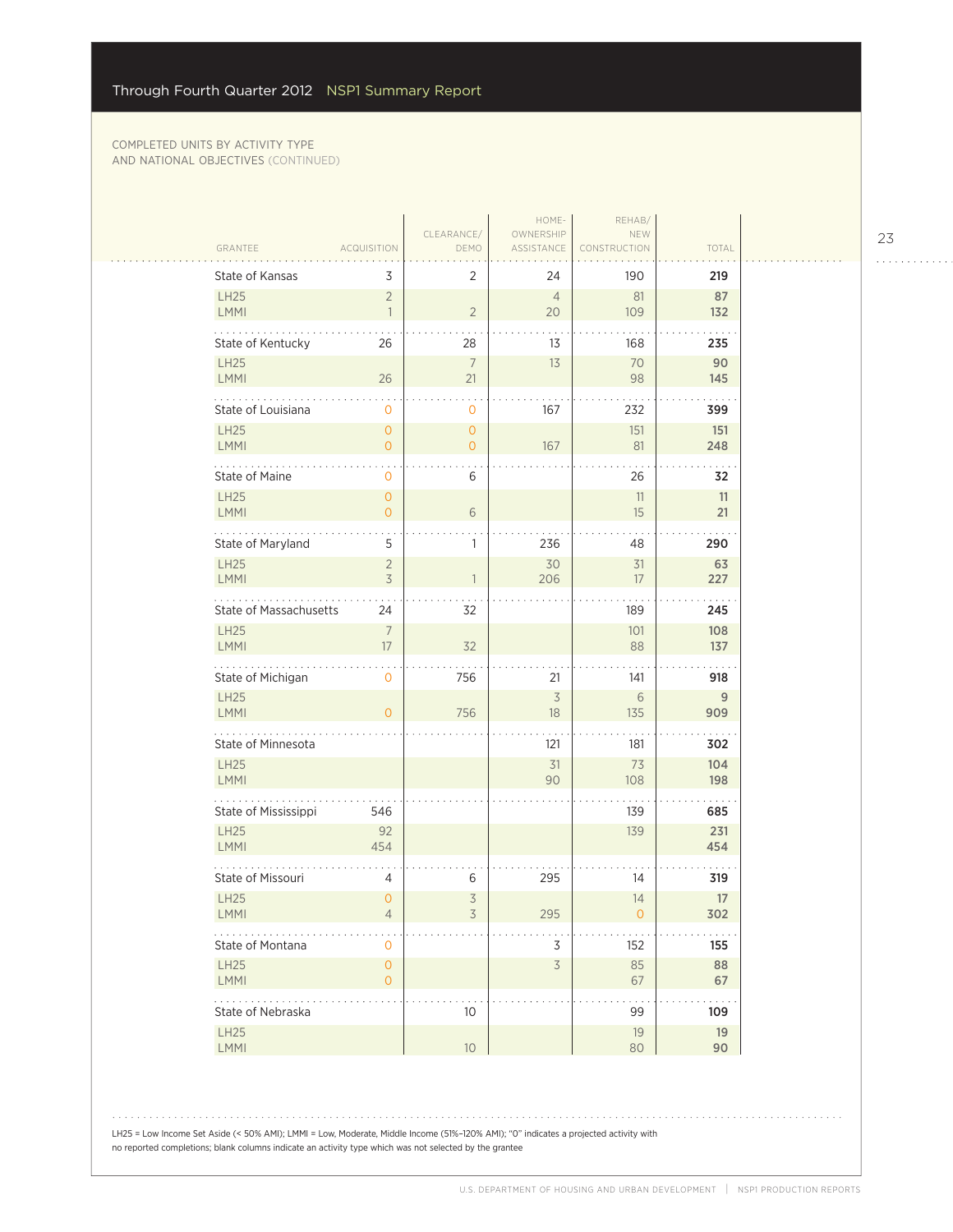$\sim$  .  $\sim$ 

|                            |                                  |                      | HOME-                   | REHAB/                              |                   |
|----------------------------|----------------------------------|----------------------|-------------------------|-------------------------------------|-------------------|
| GRANTEE                    | <b>ACQUISITION</b>               | CLEARANCE/<br>DEMO   | OWNERSHIP<br>ASSISTANCE | NEW<br>CONSTRUCTION                 | TOTAL             |
| State of Nevada            |                                  |                      | 128                     | 116                                 | 244               |
| <b>LH25</b><br>LMMI        |                                  |                      | 128                     | 80<br>36                            | 80<br>164         |
| State of New Hampshire     | 0                                | 19                   |                         | 28                                  | 47                |
| <b>LH25</b><br><b>LMMI</b> | $\overline{O}$<br>$\overline{O}$ | 19                   |                         | $\mathbf{O}$<br>28                  | $\mathbf 0$<br>47 |
| State of New Jersey        | 2                                | 10                   |                         | 166                                 | 178               |
| <b>LH25</b><br><b>LMMI</b> | $\overline{2}$<br>$\Omega$       | 10<br>$\overline{O}$ |                         | 97<br>69                            | 109<br>69         |
| State of New York          |                                  | 167                  |                         | 343                                 | 510               |
| <b>LH25</b><br>LMMI        |                                  | 167                  |                         | 227<br>116                          | 227<br>283        |
| State of North Carolina    | 30                               | 6                    | 408                     | 286                                 | 730               |
| <b>LH25</b><br><b>LMMI</b> | 19<br>11                         | $\overline{O}$<br>6  | 206<br>202              | 242<br>44                           | 467<br>263        |
| State of North Dakota-DOC  | $\mathbf{1}$                     | 1                    |                         | 199                                 | 201               |
| <b>LH25</b><br>LMMI        | $\mathbb{1}$                     |                      |                         | 60<br>139                           | 60<br>141         |
| State of Ohio              | $\mathsf{O}$                     | 10,379               |                         | 135                                 | 10,514            |
| <b>LH25</b><br>LMMI        | $\Omega$                         | 10,379               |                         | 18<br>117                           | 18<br>10,496      |
| .<br>State of Oregon       |                                  |                      | 169                     | 58                                  | 227               |
| LH25<br><b>LMMI</b>        |                                  |                      | 18<br>151               | 35<br>23                            | 53<br>174         |
| State of Pennsylvania      |                                  | 7                    |                         | 442                                 | 449               |
| <b>LH25</b><br>LMMI        |                                  | $\overline{7}$       |                         | 305<br>137                          | 305<br>144        |
| State of South Dakota      | 12                               | 3                    | 1                       | 99                                  | 115               |
| <b>LH25</b><br><b>LMMI</b> | $\overline{3}$<br>9              | 0<br>3               | $\mathbf 0$             | 43<br>56                            | 46<br>69          |
| State of Tennessee         | 130                              | 146                  | $\overline{4}$          | 3                                   | 283               |
| <b>LH25</b><br><b>LMMI</b> | 27<br>103                        | 146                  | $\overline{4}$          | $\overline{\mathcal{S}}$<br>$\circ$ | 30<br>253         |
| State of Texas-TDHCA       | 56                               | 163                  | 18                      | 31                                  | .<br>268          |
| LH25<br>LMMI               | 39<br>17                         | 163                  | $\sqrt{6}$<br>12        | 16<br>15                            | 61<br>207         |

LH25 = Low Income Set Aside (< 50% AMI); LMMI = Low, Moderate, Middle Income (51%–120% AMI); "0" indicates a projected activity with no reported completions; blank columns indicate an activity type which was not selected by the grantee

24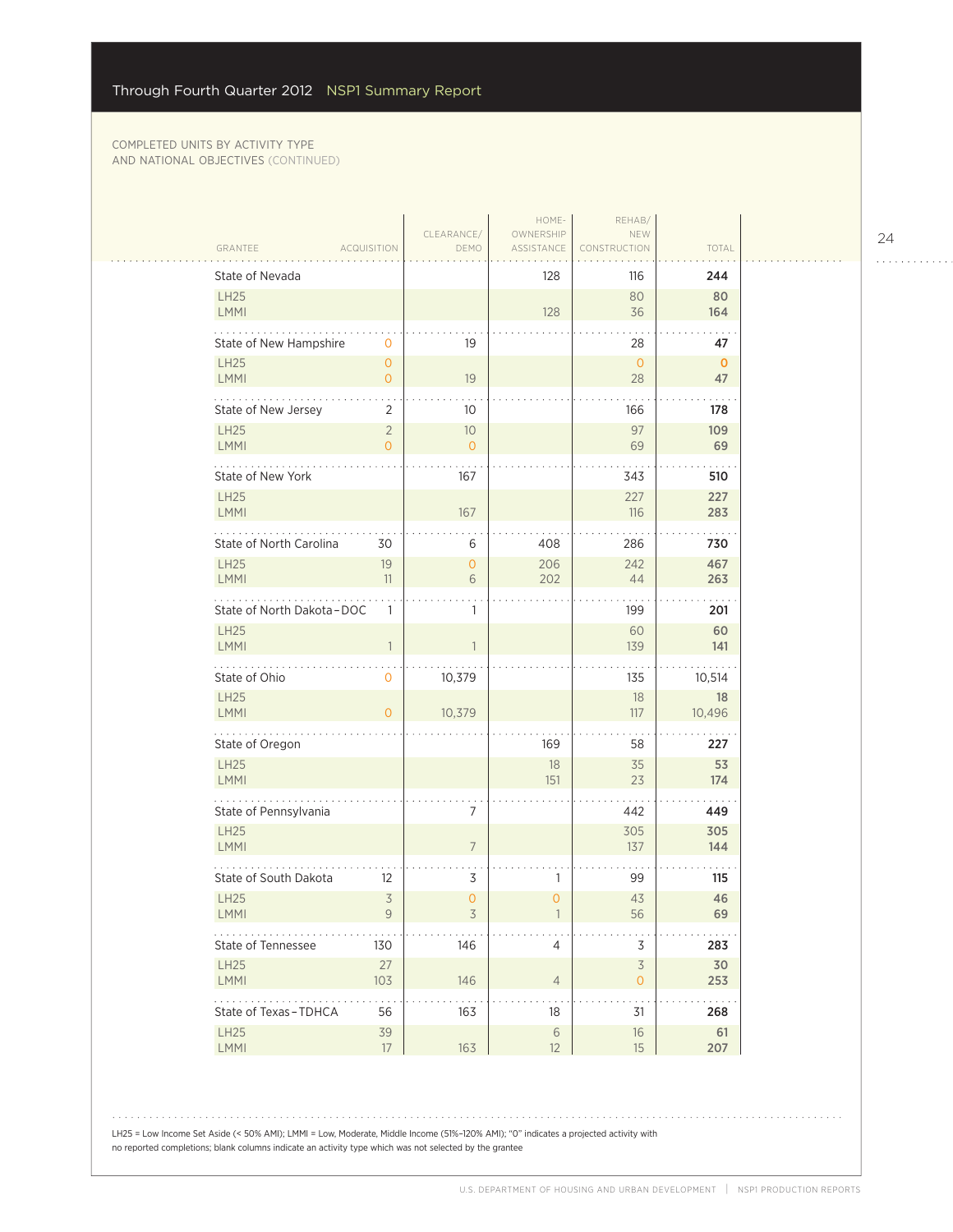| GRANTEE                | ACQUISITION                         | CLEARANCE/<br>DEMO       | HOME-<br>OWNERSHIP<br>ASSISTANCE | REHAB/<br>NEW<br><b>RUCTION</b>             | TOTAL                |
|------------------------|-------------------------------------|--------------------------|----------------------------------|---------------------------------------------|----------------------|
| State of Utah          | 163                                 | 0                        | 0                                | 163                                         |                      |
| LH25<br>LMMI           | 102<br>61                           |                          | $\mathbf{O}$                     | $\circ$                                     | 102<br>61            |
| State of Vermont       | 22                                  | 0                        |                                  | 175                                         | 197                  |
| LH25<br>LMMI           | 15<br>$\overline{7}$                | $\mathbf{O}$             |                                  | 87<br>88                                    | 102<br>95            |
| State of Virginia      | $\mathbf 0$                         |                          | $\mathbf{O}$                     | $\mathbf 0$                                 | $\mathbf 0$          |
| <b>LH25</b><br>LMMI    | $\overline{0}$<br>$\overline{0}$    |                          | $\mathbf{O}$                     | $\circ$                                     | $\mathbf 0$<br>0     |
| State of Washington    | 93                                  | 3                        | 54                               |                                             | 150                  |
| LH25<br>LMMI           | 55<br>38                            | $\overline{\mathcal{S}}$ | $\overline{O}$<br>54             |                                             | 55<br>95             |
| State of West Virginia |                                     |                          |                                  | 123                                         | 123                  |
| <b>LH25</b><br>LMMI    |                                     |                          |                                  | 65<br>58                                    | 65<br>58             |
| State of Wisconsin     | 0                                   | 64                       | 59                               | 310                                         | 433                  |
| <b>LH25</b><br>LMMI    | $\mathbf{O}$<br>$\overline{0}$      | 64                       | 18<br>41                         | 180<br>130                                  | 198<br>235           |
| Sterling Heights, MI   |                                     | 0                        | 25                               | $12 \overline{ }$                           | 37                   |
| LH25<br>LMMI           |                                     | $\overline{0}$           | 25                               | 12                                          | 12<br>25             |
| .<br>Stockton, CA      | $\overline{2}$                      |                          | 7                                | 61                                          | 70                   |
| LH25<br>LMMI           | $\overline{2}$                      |                          | $\overline{7}$                   | $\circ$<br>61                               | $\mathbf 0$<br>70    |
| Suffolk County, NY     |                                     |                          |                                  | 20                                          | 20                   |
| LH25<br>LMMI           |                                     |                          |                                  | $6\,$<br>14                                 | $6\,$<br>14          |
| Summit County, OH      |                                     | 0                        |                                  | 65                                          | 65                   |
| <b>LH25</b><br>LMMI    |                                     | $\overline{0}$<br>0      |                                  | 48<br>17                                    | 48<br>17             |
| .<br>Sunrise, FL       | 1                                   | $\mathbf 0$              |                                  | 14                                          | $15\phantom{.0}$     |
| LH25<br><b>LMMI</b>    | $\mathsf{O}\xspace$<br>$\mathbf{1}$ | $\mathsf{O}\xspace$      |                                  | $\overline{4}$<br>$10$                      | $\overline{4}$<br>11 |
| .<br>Surprise Town, AZ |                                     |                          | 26                               | $\ddot{\phantom{0}}$<br>$\mathsf{O}\xspace$ | 26                   |
| LH25<br>LMMI           |                                     |                          | $10$<br>16                       | $\mathsf{O}\xspace$<br>$\mathsf{O}\xspace$  | $10$<br>16           |

LH25 = Low Income Set Aside (< 50% AMI); LMMI = Low, Moderate, Middle Income (51%–120% AMI); "0" indicates a projected activity with no reported completions; blank columns indicate an activity type which was not selected by the grantee

25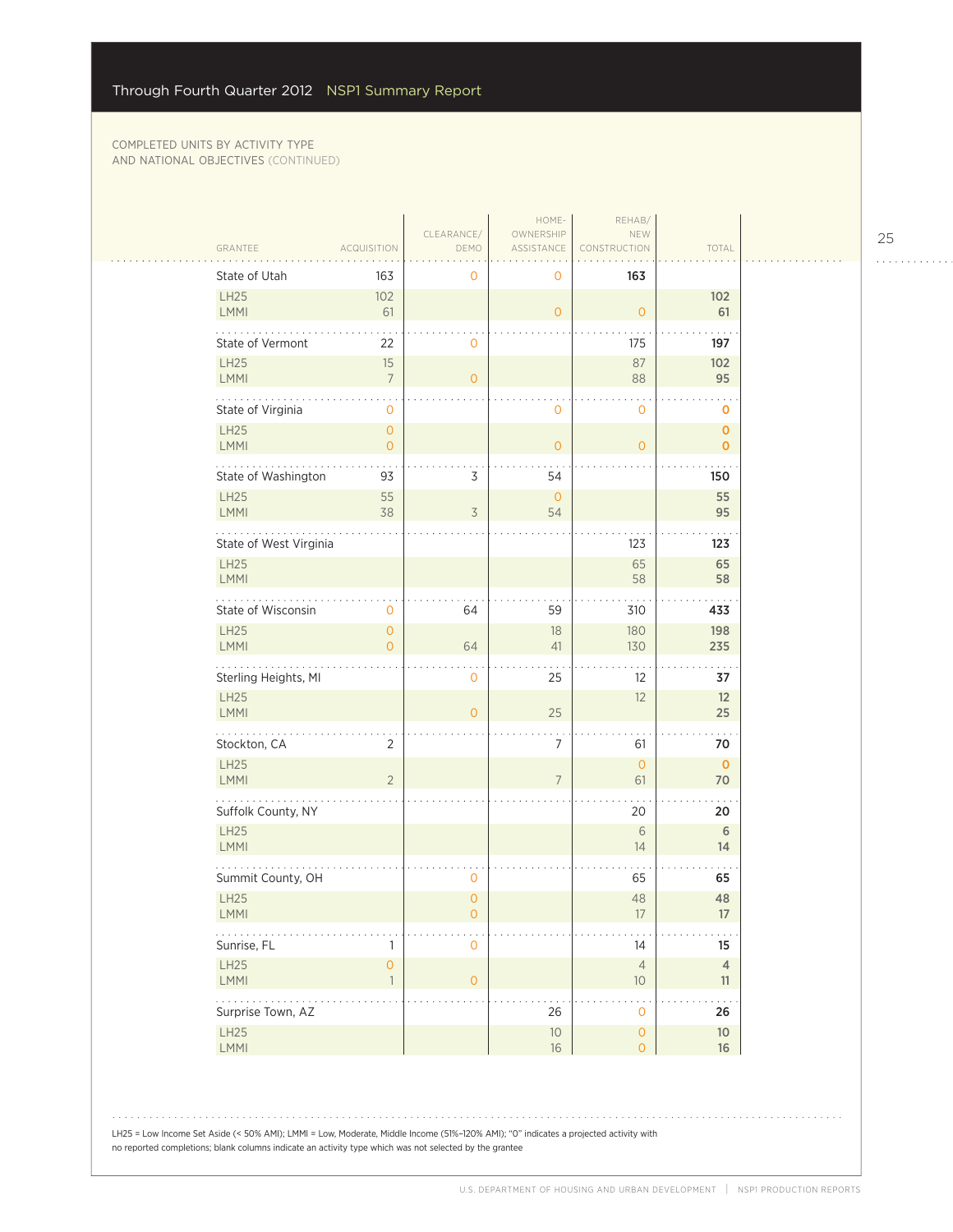| Tamarac, FL               |                                       | 1              | 53                       | 53                                  | 107                            |
|---------------------------|---------------------------------------|----------------|--------------------------|-------------------------------------|--------------------------------|
| LH25<br>LMMI              |                                       | 1              | 16<br>37                 | 16<br>37                            | 32<br>75                       |
| Tampa, FL                 | 0                                     |                |                          | 109                                 | 109                            |
| LH25<br>LMMI              | $\mathsf{O}\xspace$<br>$\mathbf{O}$   |                |                          | 81<br>28                            | 81<br>28                       |
| .<br>Tarrant County, TX   | 14                                    |                |                          | 10                                  | 24                             |
| LH25<br>LMMI              | 14                                    |                |                          | 10                                  | 10 <sup>°</sup><br>14          |
| Taylor, MI                | 21                                    |                |                          |                                     | 21                             |
| <b>LH25</b><br>LMMI       | $\mathsf S$<br>16                     |                |                          |                                     | $\sqrt{5}$<br>16               |
| Territory of Guam         |                                       |                |                          | 3                                   | 3                              |
| LH25                      |                                       |                |                          | $\overline{\mathcal{S}}$            | $\overline{3}$                 |
| Toledo, OH                |                                       | 112            |                          | 51                                  | 163                            |
| LH25<br>LMMI              |                                       | 112            |                          | 17<br>34                            | 17<br>146                      |
| Tucson, AZ<br>LMMI        |                                       |                |                          | 11<br>$11\,$                        | 11<br>11                       |
| Union County, NJ          | 0                                     |                |                          | $\mathbf 0$                         | 0                              |
| <b>LH25</b><br>LMMI       | $\mathsf{O}\xspace$<br>$\overline{O}$ |                |                          | $\mathsf{O}\xspace$                 | $\pmb{0}$<br>$\mathbf{O}$      |
| والمتمامية<br>Vallejo, CA |                                       |                | 3                        | 6                                   | 9                              |
| LH25<br>LMMI              |                                       |                | $\overline{\mathcal{S}}$ | $\mathsf{O}\xspace$<br>6            | $\mathbf{O}$<br>$\overline{9}$ |
| Victorville, CA           | 66                                    | $\overline{2}$ | 17                       | $\mathbf 0$                         | 85                             |
| LH25<br>LMMI              | 57<br>$\overline{9}$                  | $\sqrt{2}$     | 17                       | $\overline{0}$                      | 59<br>26                       |
| Virgin Islands            | O                                     |                |                          | O                                   | O                              |
| LH25<br>LMMI              | $\circ$                               |                |                          | $\mathsf{O}\xspace$<br>$\mathbf{O}$ | $\mathbf 0$<br>$\mathbf{O}$    |
| Visalia, CA               | 27                                    |                |                          |                                     | 27                             |
| <b>LH25</b><br>LMMI       | $\mathsf S$<br>22                     |                |                          |                                     | $\sqrt{5}$<br>22               |
| .<br>Volusia County, FL   | 11                                    |                |                          | 40                                  | 51                             |
| LH25<br>LMMI              | $11\,$                                |                |                          | 19<br>21                            | 30<br>21                       |

26